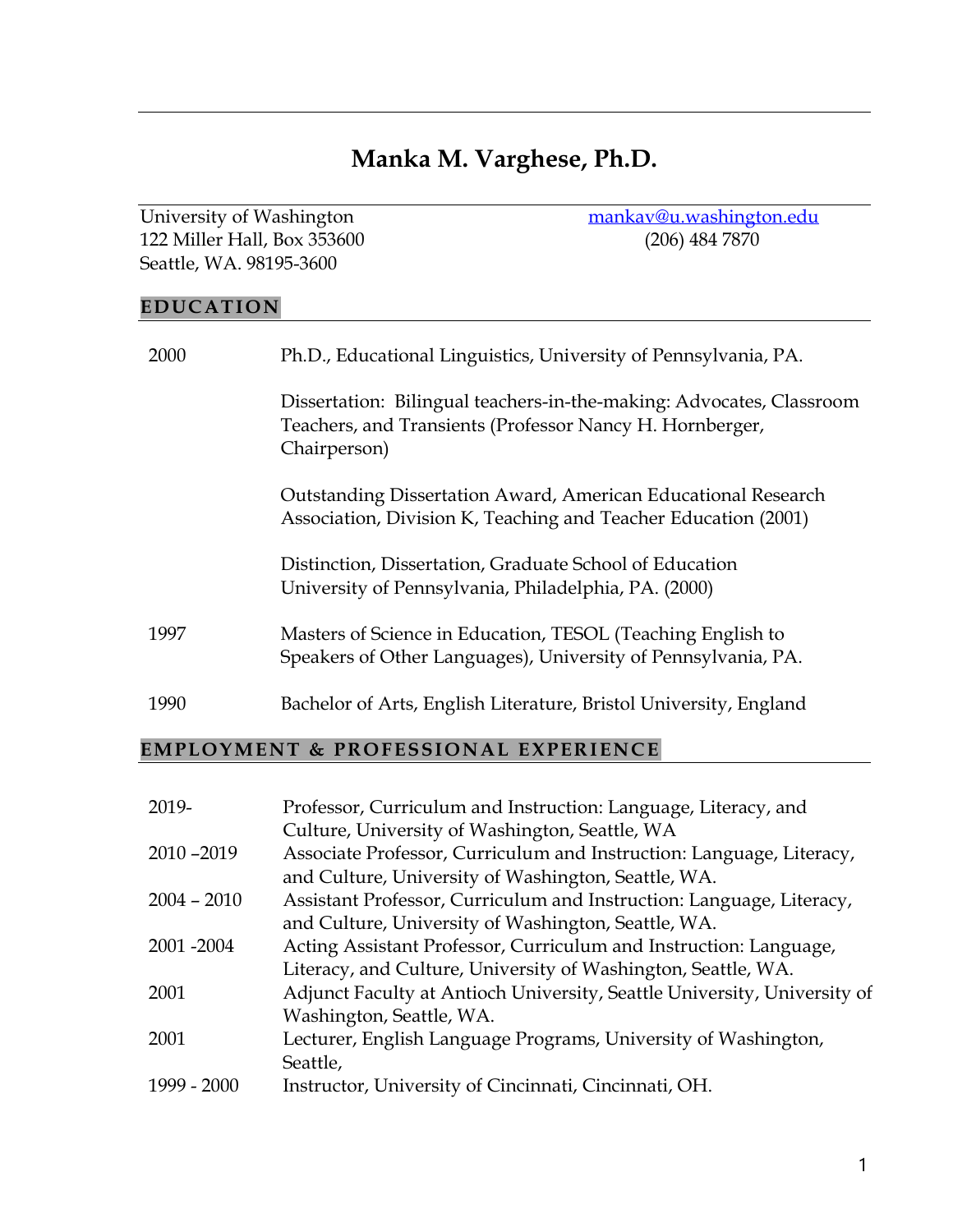| 1998 - 2000 | Director, Greater Cincinnati ESL Consortium, University of Cincinnati,<br>OH. |
|-------------|-------------------------------------------------------------------------------|
| 1998        | Project Assistant, University of Cincinnati, OH.                              |
| 1996        | Project Assistant, Temple University and School District of                   |
|             | Philadelphia, Philadelphia, PA.                                               |
| 1993 - 1995 | Instructor and Teaching Assistant, Graduate School of Education,              |
|             | University of Pennsylvania, Philadelphia, PA.                                 |
| 1993-1994   | Coordinator & Instructor, International House Spoken English                  |
|             | Program, Philadelphia, PA.                                                    |
| 1992-2000   | Pull-out ESL teaching, Philadelphia and Cincinnati School Districts           |
| 1992-1997   | Lecturer, English Language Programs, University of Pennsylvania,              |
|             | Philadelphia, PA.                                                             |
| 1990-1992   | Instructor, Inlingua Language School, Rome, Italy                             |
|             |                                                                               |

**PUBLICATIONS** + Editorial Review; \* Peer Review

SPECIAL ISSUES & MONOGRAPHS (EDITOR)

- +Han, H. & Varghese, M. (2019). Special Issue: Language ideology, Christianity, and identity: Critical empirical examinations of Christian institutions as alternative spaces. *Journal of Language, Identity, and Education, (18)*1.
- +Miller, E., Kayi-Aydar, K., Varghese, M. & Vitanova, G. (2018). Interdisciplinarity in language teacher agency: Theoretical and Analytical Explorations. *System: An International Journal of Educational Technology and Applied Linguistics*
- +Kayi-Aydar, K., Gao, X., Miller, E., Varghese, M. & Vitanova, G. (2018). (Eds.) *Theorizing and analyzing language teacher agency*. Clevedon, U.K.: Multilingual Matters.
- +Varghese, M., Motha, S, Park, G., Reeves, J. & Trent, J. (Eds.). (2016). Special Issue: Language teacher identity in (multi)lingual educational contexts. *TESOL Quarterly (50)3*.
- Stone, J. & Varghese, M. (Eds.). (2005). Special Issue on Literacies. *New Horizons for Learning, 11*(2). Retrieved from <http://www.newhorizons.org/journal/journal46.htm>

+Brutt-Griffler, J. & Varghese, M. (2004). (Eds.). *Bilingualism and language pedagogy*. Clevedon, U.K.: Multilingual Matters

JOURNAL ARTICLES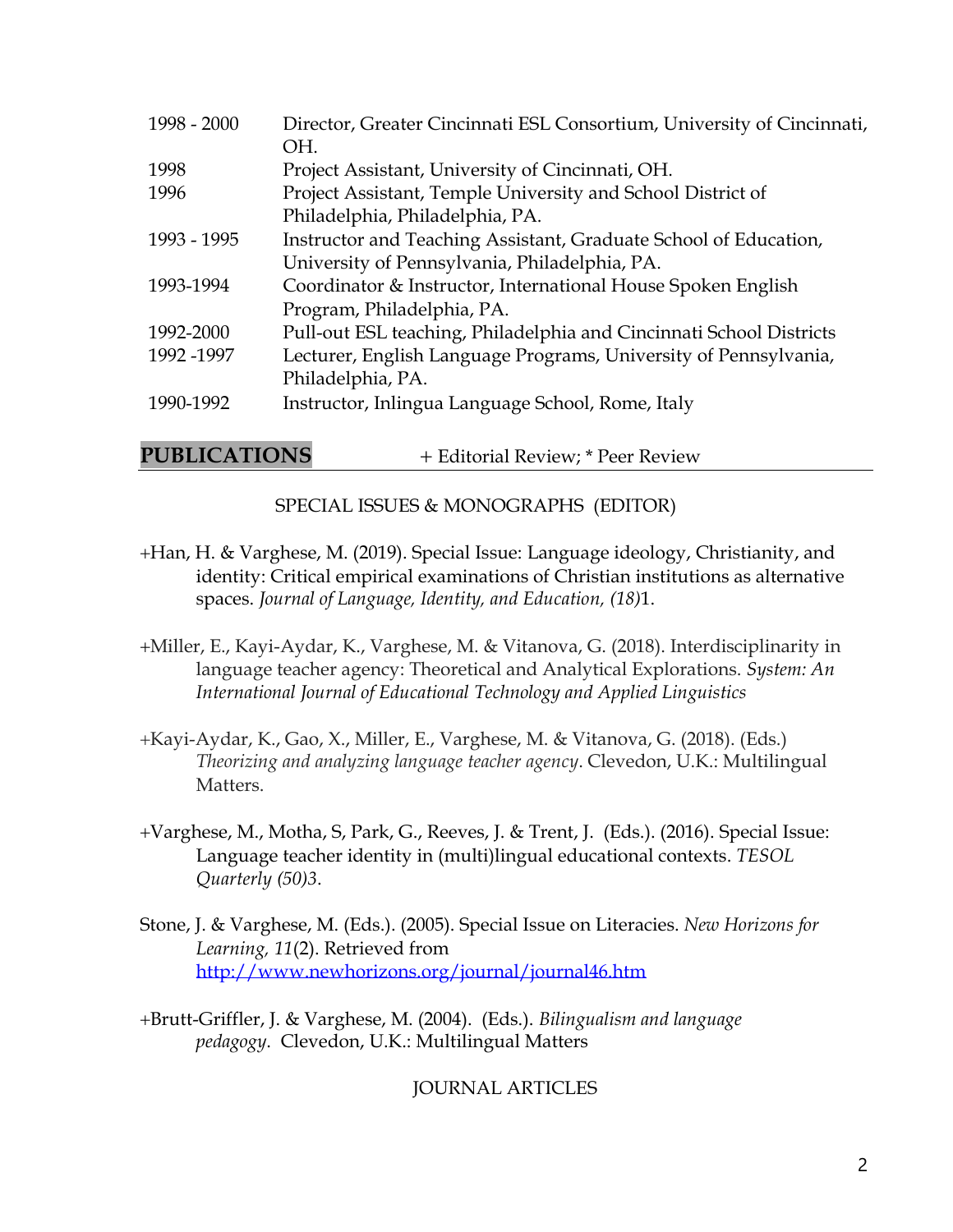- \*Daniels, J. & Varghese, M. (2019). Troubling Practice: Exploring the relationship between Whiteness and practice-based teacher education in considering a raciolinguicized teacher subjectivity. *Educational Researcher*
- \*Peercy, M.M., Varghese, M. & Dubetz, N. (2019). Possibilities and dilemmas in practice-based teacher education in TESOL teacher education. *TESOL Quarterly*.
- \*Peercy, M. M., Sharkey, J., Baecher, L., Motha, S. & Varghese, M. (in press). Exploring TESOL teacher educators as learners and reflective scholars: A shared narrative inquiry. *Special Issue: An identity-oriented lens to TESOL teachers' lives: From teacher education to classroom contexts. TESOL Journal.*
- \*Varghese, M. & Fuentes, R. (2019). College capital and constraint agency: First generation immigrant emergent bilingual students' college success. *Teachers College Record, 122*(1).
- \*Varghese, M., Daniels, J., & Park, C. (2019). Structuring disruption: Race-based caucuses in teacher education programs. To appear in Special issue: Preparing Asset, Equity, and Social Justice Oriented Teachers Within the Contemporary Political Challenges to University-based Teacher Education Programs. *Teachers College Record, 121*(6)*.*
- Han, H. & Varghese, M. (2019). Introduction. Special Issue: Language ideology, Christianity, and Identity: Critical Empirical Examinations of Christian Institutions as Alternative Spaces. *Journal of Language, Identity and Education, 18*(1).
- \*Philip, T., Souto-Manning, M., Anderson, L., Horn, L., Carter Andrews, D., Diemer, M., Stillman, J. & Varghese, M. (2018). Making justice peripheral by constructing practice as "core": Challenges to teacher education and public schooling with the increasing prominence of core practices. *Journal of Teacher Education*.
- Miller, E., Kayi-Aydar, K., Varghese, M. & Vitanova, G. (2018). Introduction. Interdisciplinarity in language teacher agency: Theoretical and Analytical Explorations. *System: An International Journal of Educational Technology and Applied Linguistics*
- *\**Varghese, M. & Snyder, R. (2018). Critically examining the agency and professional identity development of novice dual language teachers through figured worlds. Special Issue: Teacher Agency and "Pedagogies of Hope" for Bilingual Learners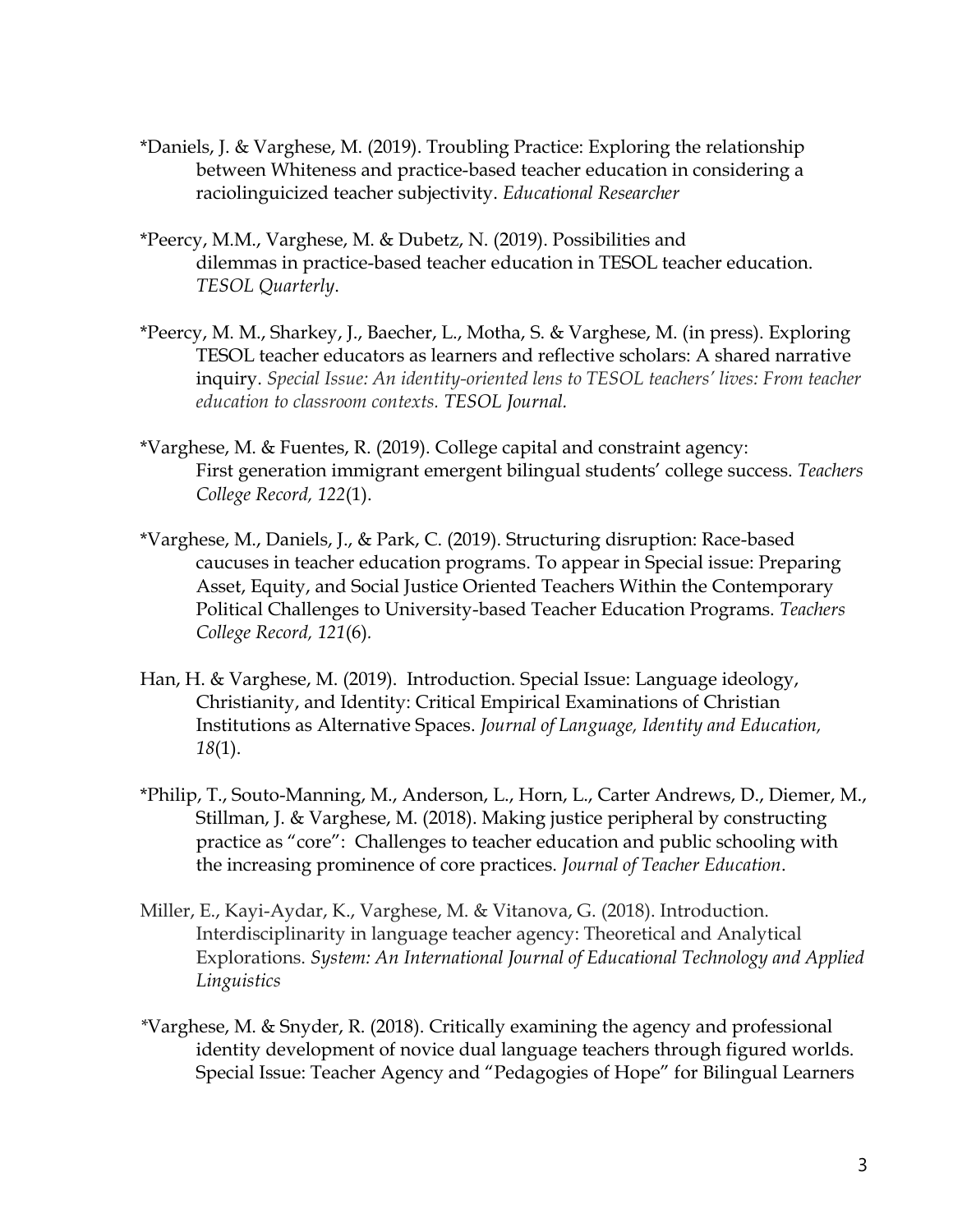(in a Brave New World)*. International Multilingual Research Journal, 12*(3), 145-159*.* DOI: [10.1080/19313152.2018.1474060](https://doi.org/10.1080/19313152.2018.1474060)

- \* Becerra Lubies, R. & Varghese, M. (2017). Expansive learning in teachers' professional development: A case study of intercultural and bilingual preschools in Chile. *International Journal of Bilingual Education and Bilingualism*. DOI: [10.1080/13670050.2017.1325832](https://doi.org/10.1080/13670050.2017.1325832)
- \*Motha, S. & Varghese, M. (2016). Rewriting dominant narratives of the academy: Women faculty of color and identity management. *Race, Ethnicity and Education, 21*(4), 503-517. DOI: 10.1080/13613324.2016.1248826
- Varghese, M., Motha, S, Park, G., Reeves, J. & Trent, J. (2016). Introduction. Special Issue: Language teacher identity in (multi)lingual educational contexts. *TESOL Quarterly 50*(3), 545-571*.* DOI: 10.1002/tesq.333
- \*Huang, I. & Varghese, M. (2015). Towards a composite, personalized and institutionalized teacher identity for non-native speaker teachers in U.S. secondary ESL programs. *Critical Inquiry in Language Studies, 12(1),* 51-76*.*
- \*Varghese, M. (2015). Commentary: Special Issue: Race and Language Learning in Canada. *Journal of Multilingual and Multicultural Development, 36(1),* 94-96.
- Varghese, M. M., Lucero, A., & Von Esch, K.S. (2014). Integrating English learner needs in an Elementary Teacher Education program: Moving forward and learning lessons. *Education Matters: The Journal of Teaching and Learning*.
- \*Tellez, K. & Varghese, M. (2013). Teachers as intellectuals and advocates: Professional development for bilingual education teachers. Special Issue: Effective Practices of Professional Development for Teachers of CLD Students*. Theory Into Practice, , 52*(2), 1-8*.*
- \*Love, S. & Varghese, M. (2012*).* The historical and contemporary role of race, language, and schooling in Italy's immigrant policies, public discourses and pedagogies. Special Issue: Challenging Ant-Immigration Discourses in School and Community Contexts*. International Journal of Multicultural Education, 14*(2), 1-19. Available at http://ijme journal.org/index.php/ijme/article/view/491/746.
- \*Kanno, Y. & Varghese, M. (2010). Immigrant and refugee ESL students' challenges to accessing four-year college education: From language policy to educational policy. *Journal of Language, Identity and Education, 9*(5), 310-328*.*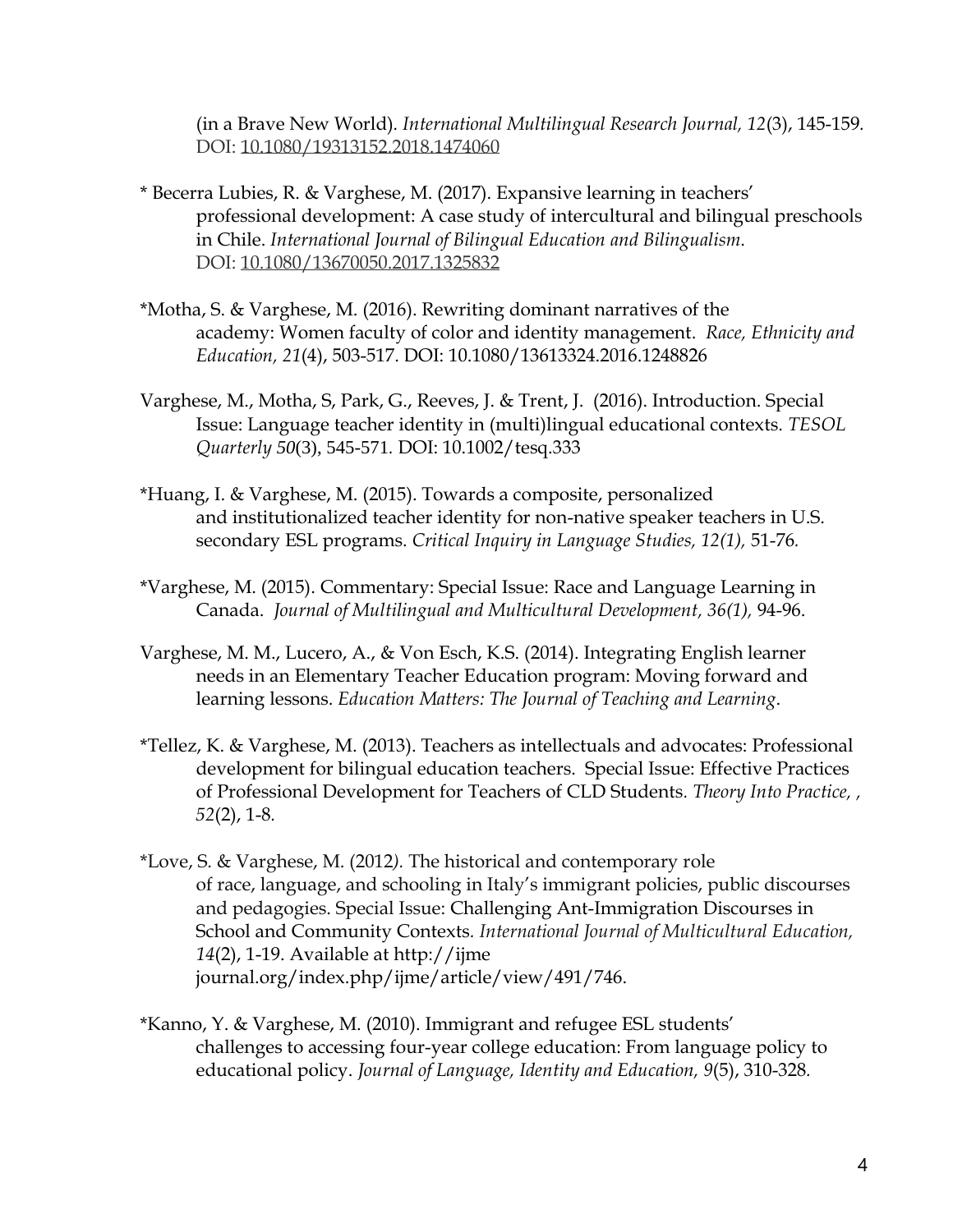- \*Oropeza, M., Varghese, M. & Kanno, Y. (2010). Linguistic minority students in higher education: Using, resisting, and negotiating labels. *Equity & Excellence in Education, 43*(2), 216-231.
- \*Varghese, M. M. & Park, C. (2010). Going global: Can dual language programs save bilingual education? *Journal of Latinos and Education, 9*(1), 72-80.
- \*Varghese, M. (2008). Using cultural models to unravel how bilingual teachers enact language policies. *Language and Education, 22*(5), 289-306.
- \*Varghese, M. & Johnston, B. (2007). Evangelical Christians and English language teaching. *TESOL Quarterly, 41*(1), 5-31.
- \*Varghese, M. (2006). Bilingual teachers-in-the-making in Urbantown. *Journal of Multilingual and Multicultural Development, 27*(3), 211-224.
- \*Cahnmann, M. & Varghese, M. (2006). Critical advocacy and bilingual education in the United States. *Linguistics and Education, 16*(1), 59-73.
- \*Varghese, M. & Jenkins, S. (2005). Challenges for ESL teacher professionalization in the United States: A case study. *Intercultural Education, 16*(1), 85-95.
- \*Varghese, M., Morgan, B., Johnston, B., & Johnson, K. (2005). Theorizing language teacher identity: Three perspectives and beyond. *Journal of Language, Identity, and Education, 4*(1), 21-44.
- \*Varghese, M., & Stritikus, T. (2005). "Nadie me dijó [Nobody told me]": Language policy negotiation and implications for teacher education. *Journal of Teacher Education, 56*(1), 73-87.
- Stone, J. & Varghese, M. (2005). Introduction. Special Issue on Literacies: *New Horizons for Learning 11*(2). Retrieved from <http://www.newhorizons.org/journal/journal46.htm>
- Varghese, M. (2004). An introduction for K-12 teachers in meeting the needs of English Language Learners. *New Horizons for Learning 10* (4). Retrieved from <http://www.newhorizons.org/spneeds/ell/varghese.htm>
- \*Varghese, M., & Wilberschied, L. (2002). Reconsidering the novice/expert dichotomy in the K-12 mentor-mentee relationship. *Journal of In-service Education, 28*(1), 23- 34, DOI: 10.1080/13674580200200169*.*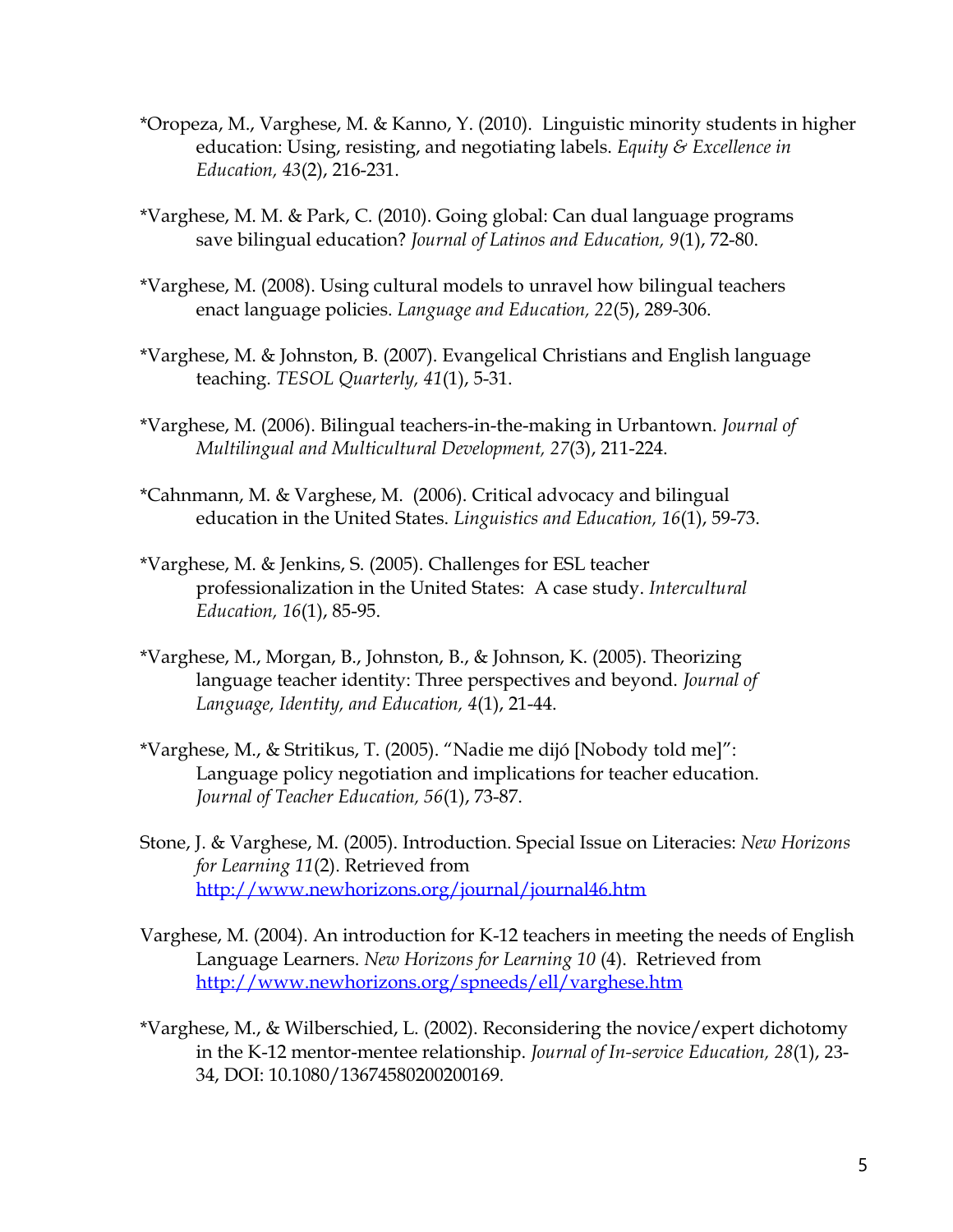- \*Billmyer, K., & Varghese, M. (2000). Investigating instrument-based pragmatic variability: Effects of enhancing discourse completion tests. *Applied Linguistics, 21*(4), 517-552.
- Billmyer, K., & Varghese, M. (1996). Investigating the structure of discourse completion tests. *Working Papers in Educational Linguistics*. Philadelphia: University of Pennsylvania.

#### BOOK CHAPTERS

- +Snyder, R. & Varghese, M. (2019). Language diversity and schooling. In J. A. Banks & C. A. M. Banks (Eds.), *Multicultural Education: Issues and Perspectives* (9th ed.)*,*  Hoboken, NJ: John Wiley & Sons.
- Kayi-Aydar, K., Gao, X., Miller, E., Varghese, M. & Vitanova, G. (2018). (Eds.) Introduction. *Theorizing and analyzing language teacher agency*. Clevedon, U.K.: Multilingual Matters.
- +Varghese, M. (2017). Drawing on cultural models and figured worlds to study language teacher education and identity. In S. Mercer & A. Kostoulas (Eds.), *Teacher Psychology in SLA*, pp.71-85. Clevedon, U.K.: Multilingual **Matters**
- +Varghese, M. M. & Huang, I. (2017). Language Teacher Research Methods. In Volume Ten (ed. K. King, Y. Lai, S., May) of the *Encyclopedia of Language and Education* (3rd ed.) General editor, S. May. Heidelberg, Germany: Springer. DOI: 10.1007/978-3-319-02249-9\_38
- +Varghese, M. (2016). Thoughts on language teacher educator identity and language teacher identity: Towards a social justice perspective. In G. Barkhuizen (Ed.), *Reflections on Language Teacher Identity Research*, pp.43- 48. London, U.K.: Routledge.
- +Varghese, M. (2015). Language diversity and schooling. In J. A. Banks & C. A. M. Banks (Eds.), *Multicultural Education: Issues and Perspectives* (9th ed.), pp. 188-210. Hoboken, NJ: John Wiley & Sons.
- Varghese, M. (2014). Forward. In J. Keengwe & G. Onchwari (Eds.), *Cross-cultural considerations in the education of young, immigrant learners*. Hershey, PA: IGI Global.

+Varghese, M. & Becerra, R. (2013). How do people use different languages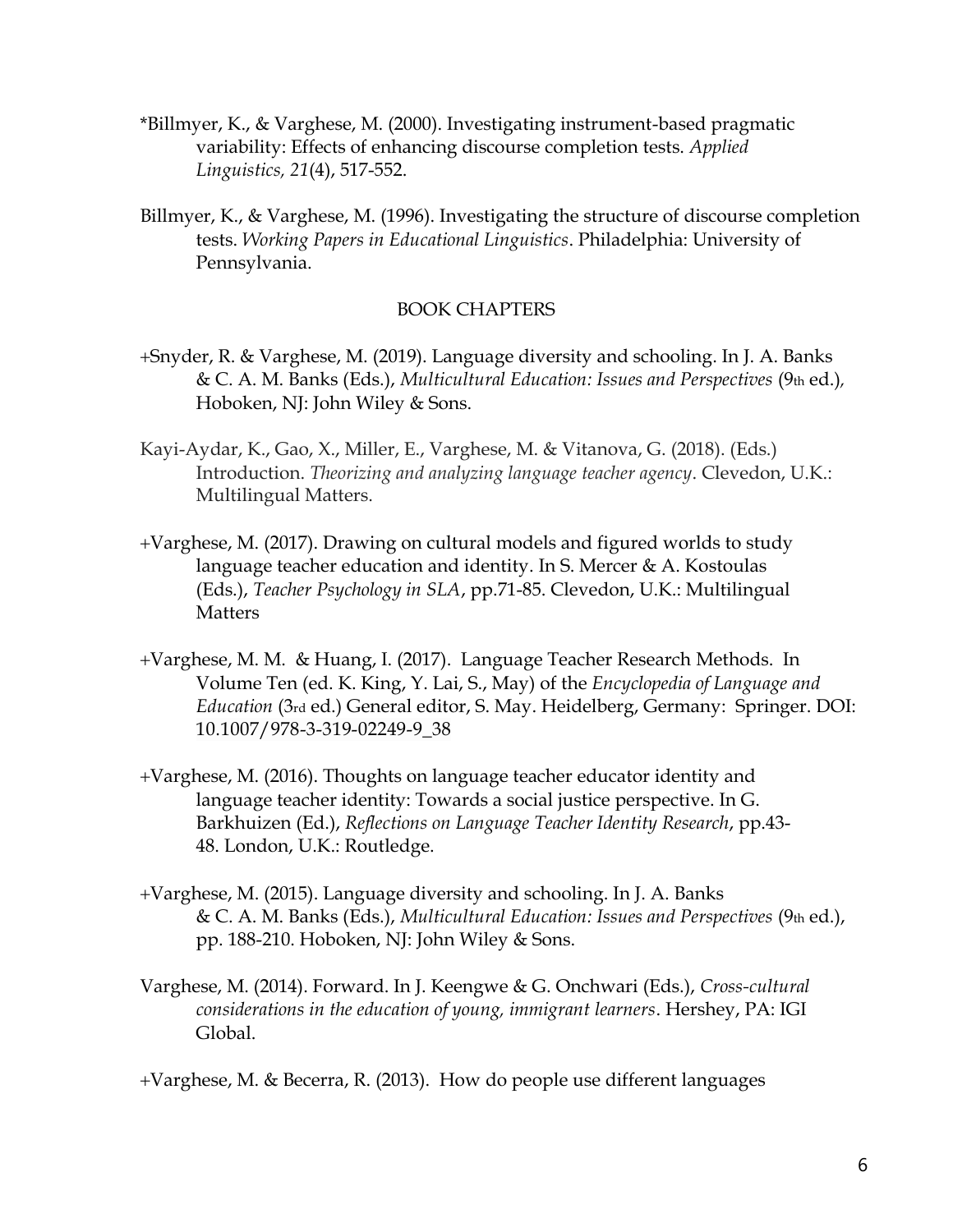differently? In R.E. Silver & S. M. Lwin (Eds.), *Language, Education and Social Implications*, pp.143-158*.* London, U.K.: Bloomsbury.

- Stritikus, T. & Varghese, M. (2012). Global movements in education and their impact on diverse students. In D. Urias,(Ed), *The immigration & education nexus: A focus on the context & consequences of schooling*, pp.3 7-56. Boston, Massachusetts: Sense Publishing.
- +Varghese, M. (2012). Getting tenured. In R. Kubota & Y. Sun (Eds.), *Demystifying career after graduate school: A guide for second language professionals in higher education*. Charlotte, NC: Information Age Publishing.
- +Varghese, M. & Stritikus, T. (2012). Language diversity and schooling. In J. A. Banks & C. A. M. Banks (Eds.), *Multicultural Education: Issues and Perspectives* (8th ed.)*,*  pp.219-240. Hoboken, NJ: John Wiley & Sons.
- +Varghese, M. (2012). A linguistic minority student's discursive framing of agency and structure. In Y. Kanno & L. Harklau (Eds.), *Linguistic minority immigrants go to college: Preparation, access, and persistence*, pp.148-162. Routledge.
- +Varghese, M. (2010). Language teacher education and teacher identity. In K. King  $\&$ F. Hult, *Applying the Local Globally and the Global Locally in Educational Linguistics: Essays in Honor of Nancy H. Hornberger's Sixtieth Birthday*, pp.16-28. Clevedon, England: Multilingual Matters.
- +English, B. & Varghese, M. (2010). Enacting language policy through the facilitator model in a monolingual policy context in the United States. In K. Menken & O. Garcia (Eds.), *Negotiating language policies in classrooms: Teachers as Change Agents*, pp 107-122. New York: Routledge
- +Stritikus, T. & Varghese, M. (2010). Language diversity and schooling. In J. A. Banks & C. A. M. Banks (Eds.), *Multicultural Education: Issues and Perspectives* (7th ed.), pp.285-310. Hoboken, NJ: John Wiley & Sons.
- +Varghese, M. M. (2009). Response 6: Caught between poststructuralist relativism and materialism or liberal and critical multiculturalism? In M. Wong & S. Canagarajah (Eds.), *Christian Educators and Critical Practitioners in Dialogue: Ethical Dilemmas in English Language Teaching*. Taylor & Francis.
- +Varghese, M. M. (2007). Language Teacher Research Methods. In Volume Ten (ed. K. King) of the *Encyclopedia of Language and Education* (2nd ed.) General editor, N. Hornberger, pp. 287-298. Heidelberg, Germany: Springer.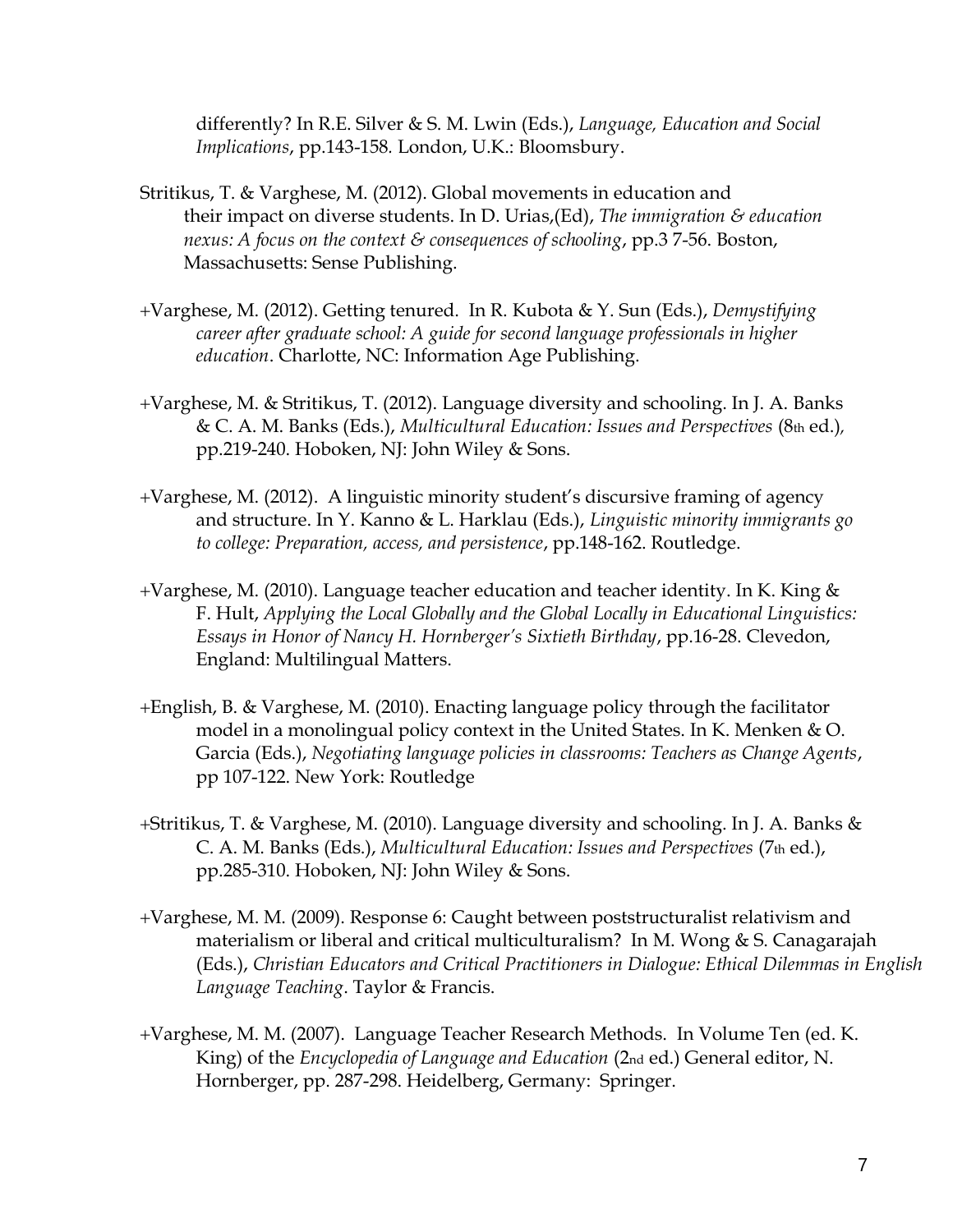- +Stritikus, T. & Varghese, M. (2007). Language diversity and schooling. In J. A. Banks & C. A. M. Banks (Eds.), *Multicultural Education: Issues and Perspectives* (6th ed.), pp. 297-326. Hoboken, NJ: John Wiley & Sons.
- +Johnston, B. & Varghese, M. (2006). Neo-imperialism, evangelism, and ELT: Modernist missions and a postmodern profession. In (Ed.) J. Edge, *(Re-)Locating TESOL in an Age of Empire*, pp. 195-207. Basingstoke, U.K.: Palgrave Macmillan.
- +Brutt-Griffler, J., & Varghese, M. (2004). Introduction. In (Eds.), J. Brutt-Griffler, and M. Varghese, *Bilingualism and Language Pedagogy*, pp. 1-9. Clevedon, U.K.: Multilingual Matters.
- +Varghese, M. (2004) Professional development for bilingual teachers in the United States: Articulating and contesting professional roles. In (Eds.), J. Brutt-Griffler, and M. Varghese, *Bilingualism and Language Pedagogy*, pp. 130-145. Clevedon, U.K.: Multilingual Matters.

#### OTHER PUBLICATIONS: CONFERENCE PROCEEDINGS, BOOK REVIEWS, & REPORTS

- Anderson, L., Carter Andrews, D., Diemer, M., Horn, I., Philip, T., Souto-Manning, M., Self, E., Stillman, J. & Varghese, M. (2017, January 201). Betsy DeVos is unqualified to lead Education Department. *The Tennessean*. Retrieved from [http://www.tennessean.com/story/opinion/2017/01/27/betsy-devos](http://www.tennessean.com/story/opinion/2017/01/27/betsy-devos-unqualified-lead-education-department/97135790/)[unqualified-lead-education-department/97135790/](http://www.tennessean.com/story/opinion/2017/01/27/betsy-devos-unqualified-lead-education-department/97135790/)
- Varghese, M. (2009). [Review of the book *Undergraduates in a Second Language: Challenges and Complexities of Academic Literacy Development*]. *International Journal of Bilingual Education and Bilingualism, 12*(5), 599-601.
- Varghese, M. (2008, Spring). [Review of the book (Ed.) *Reclaiming the Local in Language Policy and Practice*]. *Journal of Linguistics and Education 19(*1), 73-75.
- Varghese, M., Stone, J., DiAngelo, R., Jackson, C., Lindsay, J., Mah, J. & Microulis, Z. (2006). *Social Justice Inquiry Project: Final Report of Findings and Recommendations*. Seattle: University of Washington, Teachers for a New Era Project.
- Lenges, A., Edgar, G, Varghese, M. & Feldman, S. (2005). *Issues concerning the preparation of teachers for diverse urban schools*. Seattle: University of Washington, Diverse Urban Schools Project.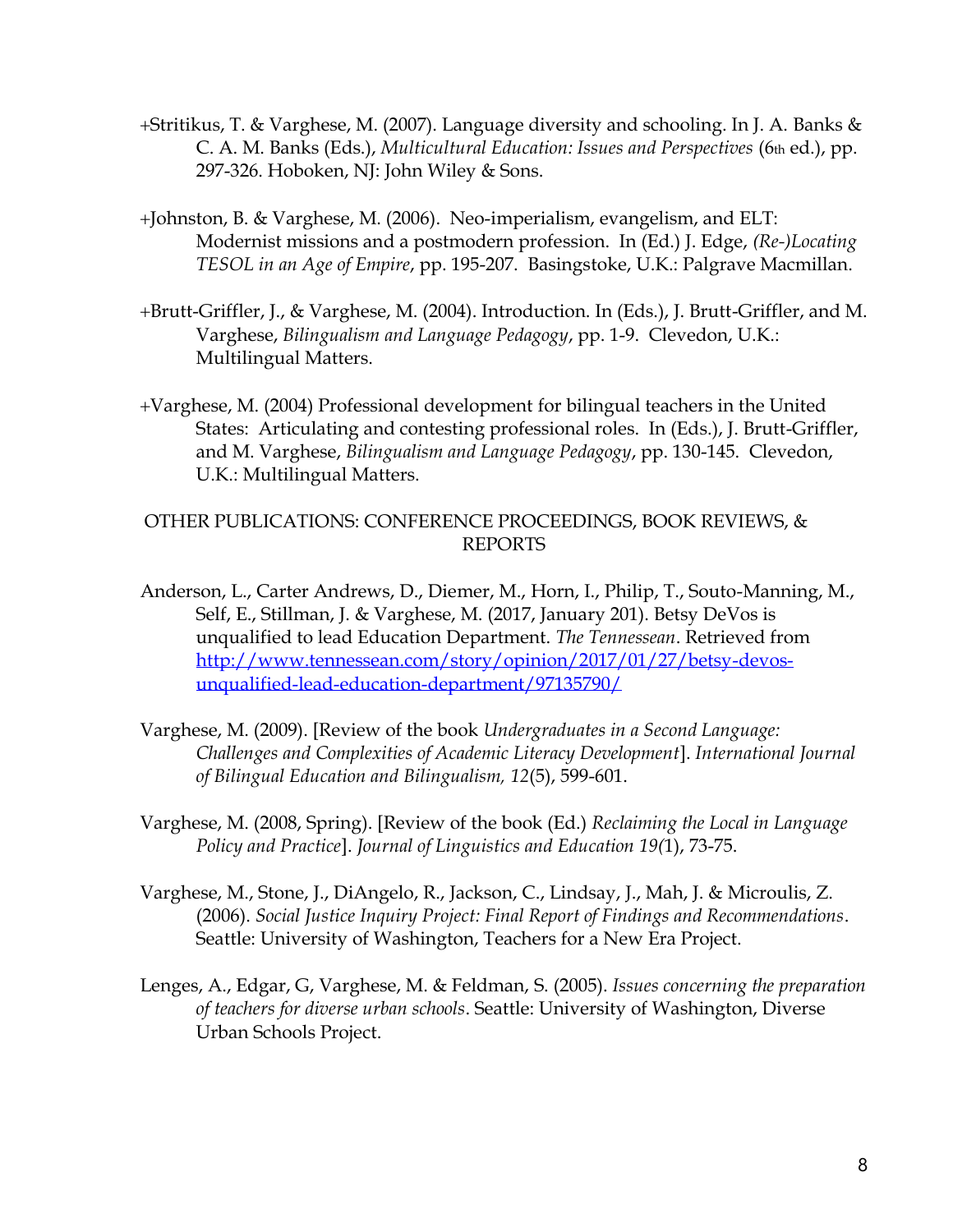- Varghese, M. (2005). *Teaching assistants' perspectives of University of Washington College of Education Teacher Education Program and preparing teachers for urban, diverse, schools*. Seattle: University of Washington, Diverse Urban Schools Project.
- Varghese, M. (2003). [Review of the book *Language, Culture, and Teaching: Critical Perspectives for a New Century*]. *Language and Education, 17*(3), 237-239.
- Varghese, M. (2002). Reflections on learning, identity, and community in second language teacher education. *Teacher Education Interest Section Newsletter*, TESOL (Teachers of English to Speakers of Other Languages).
- Varghese, M. (2001). Professional development as a site for the conceptualization and negotiation of bilingual teacher identities. In B. Johnston & S. Irujo (Eds.), *Research and practice in language teacher education: Voices from the field* (pp.213-232). Minneapolis: University of Minnesota, Center for Advanced Research in Second Language Acquisition.
- Castaneda, I., Chappell, C. & Varghese, M. (1998). *School to Work Region 5: Evaluation Report*. Cincinnati: University of Cincinnati, Evaluation Services Center.

#### WORKS UNDER REVIEW

Snyder, R., Park, C., Varghese, M. & Daniels, J. (revise and *resubmit*). Negotiating teacher educator identities: Fostering transformation for equity through critical reflexivity. *The New Educator.*

# WORKS IN PROGRESS

Varghese, M. (in preparation). *Raciolinguistics, Migration, and Schooling in Contemporary Italy*. Clevedon, U.K.: Multilingual Matters.

# GRANTS & STIPENDS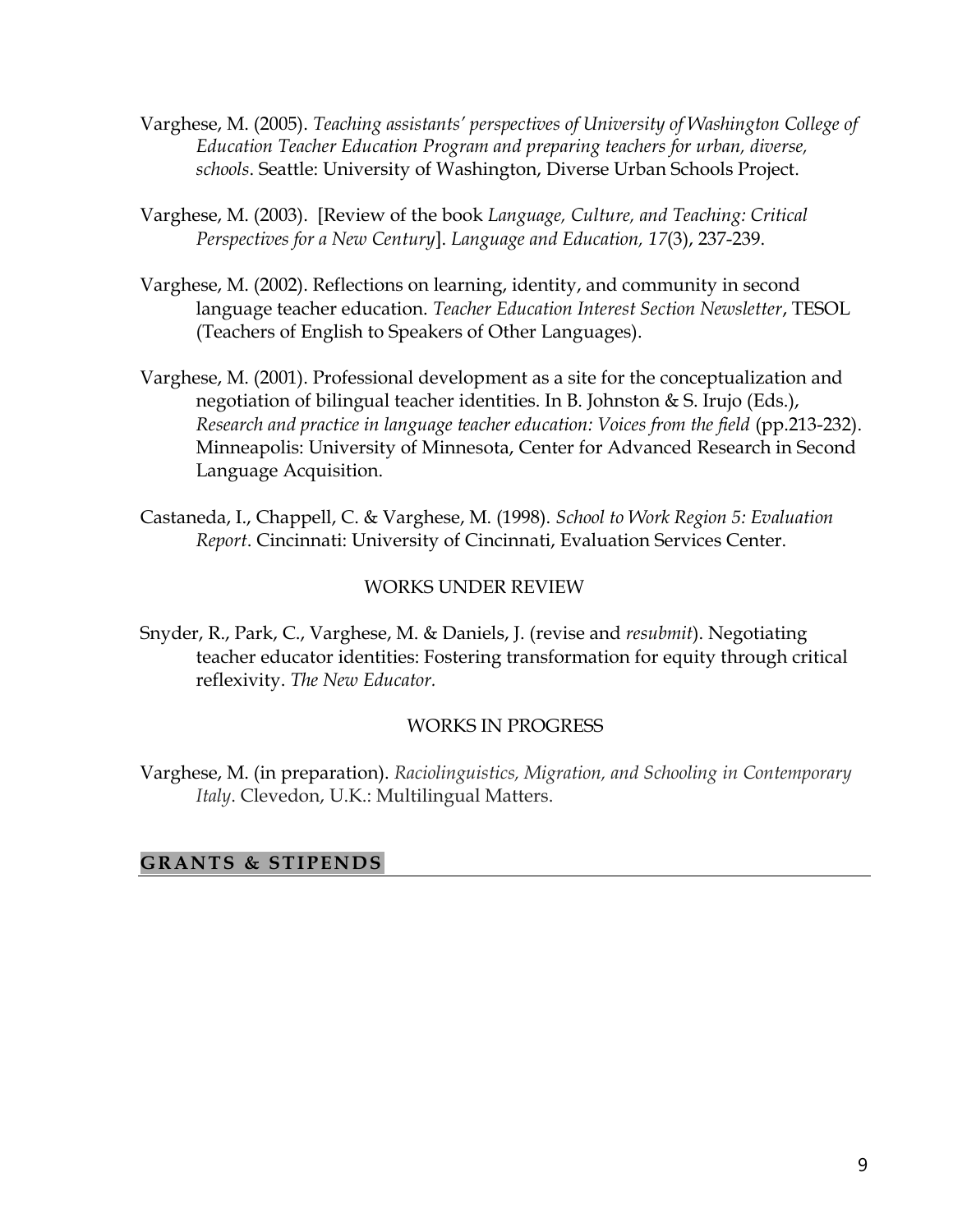| 2020-2025     | Co-Principal Investigator. Preparing teachers to facilitate asset-based<br>science and literacy discourse in dual and multilingual elementary                                                                                                                  |
|---------------|----------------------------------------------------------------------------------------------------------------------------------------------------------------------------------------------------------------------------------------------------------------|
|               | classrooms. James S. McDonnell Foundation. \$ 2,500,000                                                                                                                                                                                                        |
| 2019-2020     | Principal Investigator. Reducing barriers to educational justice in<br>Washington state. Washington Education Association. \$165,000.                                                                                                                          |
| 2017-2022     | Principal Investigator. U.S. Department of Education, Office of English<br>Language Acquisition. Project Bilingual Educator Capacity (BECA):<br>Preparing Spanish and Vietnamese Bilinguals in a Model Dual Language<br>Teacher Education Program. \$2,390,807 |
| 2017-2019     | Principal Investigator. Institute of Education Sciences Project PIMSELA:<br>Partnering to Investigate Math and Science English Learners' Access and<br>Achievement. \$400,000                                                                                  |
| 2018-2019     | Principal Investigator. Bringing mindfulness and compassion to equity<br>frameworks and pedagogies: A course for UIV undergraduates. Office of<br>Minority Affairs and Diversity and Race & Equity Initiative. University<br>of Washington. \$2,000            |
| Spring 2017   | Principal Investigator. Royalty Research Fund Scholar. University of<br>Washington. Raciolinguistics, schooling, and migration in contemporary<br>Italy. \$8,180                                                                                               |
| 2016-2017     | Core Participant, Preparing asset, equity, and social-justice oriented teachers:<br>The crucial challenge for the future of teacher education. Spencer Conference<br>Grant, \$50,000                                                                           |
| 2015-2017     | Principal Investigator. What's after high school? Understanding the high<br>school-to-college trajectory of academically successful English language<br>learners in two Road Map districts. Rapid Resource Fund. Road Map.<br>\$30,000                         |
| 2012 (Spring) | Stipend recipient for study abroad program, Border(less) Destinies:<br>Youth, Immigration and Education in Italy and Spain. Herbert H. Gowen<br>Endowment for International Studies II. University of Washington.<br>\$2500                                    |
| 2010          | Principal Investigator. An Investigation of Factors Influencing English<br>Language Learners' Selection of Post-High-School Pathways. Royalty<br>Research Fund, University of Washington. \$32,366                                                             |
| 2010-2011     | Principal Investigator. More than just good teaching: Research-to-practice<br>perspectives. Teachers for a New Era, University of Washington, Seattle,<br>WA. \$15,000                                                                                         |
| 2008 (Spring) | Stipend recipient for Global Learning Seminar. Immigration, Education &<br>Identity Exploration Seminar. Office of Minority Affairs & Diversity and<br>the Office of Undergraduate Academic Affairs, University of<br>Washington, Seattle, WA. \$1,500         |
| 2007 (Fall)   | Grant recipient for Gowen International Support Endowment.<br>Immigration, Education & Identity Exploration Seminar. Office of Global                                                                                                                          |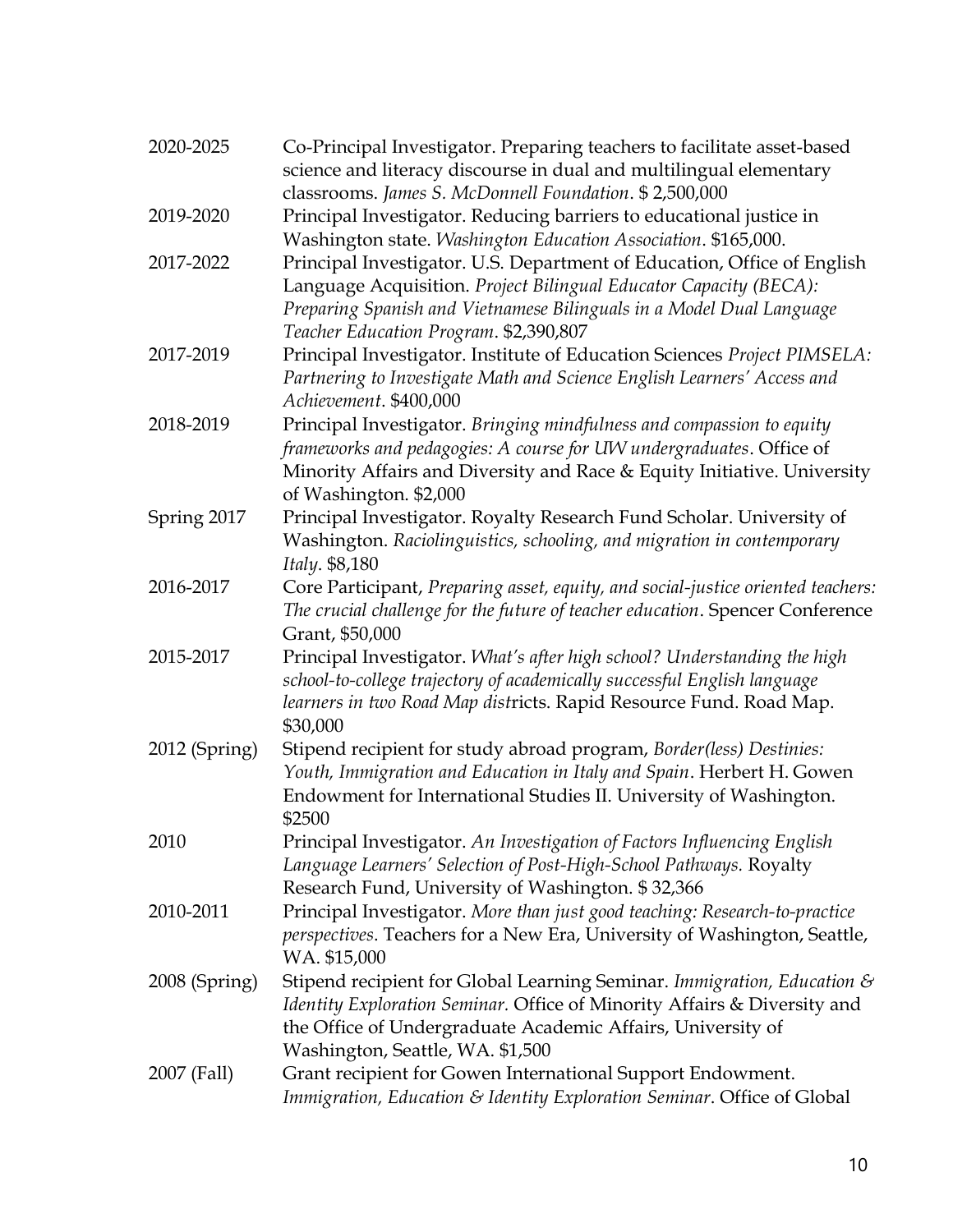| $2006 - 2007$ | Affairs, University of Washington, Seattle, WA. \$2,000<br>Co-Principal Investigator. Immigrant ESL Students' Transitions from High<br>School to University. Diversity Research Institute, University of                                                  |
|---------------|-----------------------------------------------------------------------------------------------------------------------------------------------------------------------------------------------------------------------------------------------------------|
|               | Washington, Seattle, WA. \$16,000                                                                                                                                                                                                                         |
| $2005 - 2006$ | Co-Principal Investigator. Social Justice in the Elementary Teacher<br>Education Program. Teachers for a New Era, University of Washington,<br>Seattle, WA. \$49,745                                                                                      |
| $2002 - 2003$ | Co-Principal Investigator. El primer año: A study of language and literacy<br>practices for Latino kindergarten/1st grade children across three program<br>types. Center for Mind, Brain and Learning, University of Washington,<br>Seattle, WA. \$32,182 |
| 1999 - 2000   | Primary Author. (P.I. Susan Jenkins, Ph.D.) Southwest Regional<br>Professional Development Center Grant. Regional Professional<br>Development Centers. University of Cincinnati, Cincinnati, OH. \$35,000                                                 |
| 1998 - 2003   | Primary Author. (P.I. Susan Jenkins, Ph.D.) Bilingual Education: Teachers<br>and Personnel Grant. U.S. Department of Education, Office of Bilingual<br>Education and Minority Language Affairs. University of Cincinnati,<br>Cincinnati, OH. \$630,000    |

# **AWARDS, HONORS, FELLOWSHIPS**

| 2019 | Outstanding Faculty Advisor, College of Education, University of<br>Washington, Seattle, WA.                                                                              |
|------|---------------------------------------------------------------------------------------------------------------------------------------------------------------------------|
| 2019 | Nominee, Outstanding Mentor Award, Spencer Foundation.                                                                                                                    |
| 2016 | Nominee, University of Washington Outstanding Teaching Award,<br>University of Washington, Seattle, WA.                                                                   |
| 2014 | Outstanding Faculty Award, Office of Minority Recruitment and<br>Retention, College of Education, University of Washington, Seattle,<br>WA.                               |
| 2014 | Nominee, Marsha L. Landolt Distinguished Graduate Mentor Award<br>University of Washington, Seattle, WA                                                                   |
| 2013 | Nominee, Marsha L. Landolt Distinguished Graduate Mentor Award<br>University of Washington, Seattle, WA                                                                   |
| 2011 | Nominee, Model Study Abroad Course (with Julie Villegas) "Youth<br>Culture/Contemporary Youth: The making of a new Italy", National<br>Collegiate Honors Council Journal. |
| 2007 | Nominee, Marsha L. Landolt Distinguished Graduate Mentor Award<br>University of Washington, Seattle, WA                                                                   |
| 2006 | Nominee, Marsha L. Landolt Distinguished Graduate Mentor Award<br>University of Washington, Seattle, WA.                                                                  |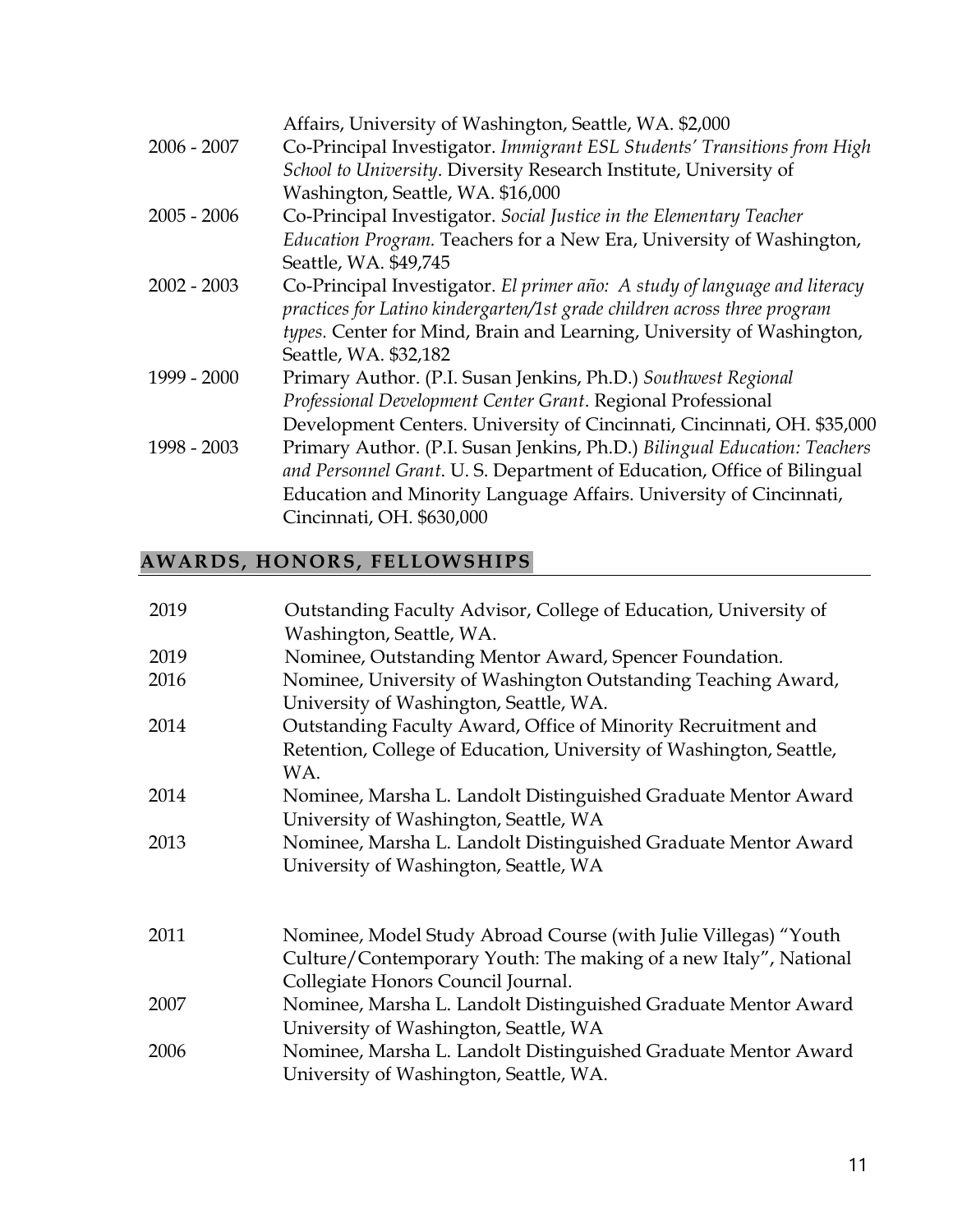| 2001              | Outstanding Dissertation Award, American Educational Research<br>Association, Division K, Teaching and Teacher Education       |
|-------------------|--------------------------------------------------------------------------------------------------------------------------------|
| 2000              | Distinction, Dissertation, Graduate School of Education<br>University of Pennsylvania, Philadelphia, PA.                       |
| 1999              | Best New ESL Program in Ohio for Greater Cincinnati ESL Consortium,<br>Ohio Department of Education, Columbus, OH.             |
| 1996              | Distinction, Dissertation Oral Proposal Hearing, Graduate School of<br>Education,                                              |
| COMPET.           | University of Pennsylvania, Philadelphia, PA.                                                                                  |
| <b>STUDENT</b>    |                                                                                                                                |
| AWARDS&           |                                                                                                                                |
| <b>FELLOWSHIP</b> |                                                                                                                                |
| 2019              | Advisor & Co-Chair, AERA Division K Dissertation Award, Julia<br>Daniels, AERA                                                 |
| 2019              | Advisor & Chair, Community Fellows Program (PhD fellowship),<br>Camille Ungco, University of Washington, College of Education, |
|                   |                                                                                                                                |
| 2019              | Seattle, WA.                                                                                                                   |
| 2018              | Advisor & Chair, Bilingual SIG Travel Award for Rachel Snyder, AERA                                                            |
|                   | Advisor & Chair, Community Fellows Program (PhD fellowship),<br>Grace Cornelius Gonzales, University of Washington, College of |
|                   | Education, Seattle, WA.                                                                                                        |
| 2013-2015         | Advisor & Chair, Distinguished Doctoral Research Award (PhD                                                                    |
|                   | fellowship), Anna Van Windekens,                                                                                               |
| 2012              | Advisor & Chair, Huckabay Fellowship Recipient, Emily Curtis,                                                                  |
| 2005              | University of Washington, Seattle, WA.<br>Advisor & Chair, Bank of America Minority Fellowship, Maria Oropeza                  |

# **CONSULTING**

| 2017-2022 | External Examiner, BA&BEd (Language Education) – English (5 year      |
|-----------|-----------------------------------------------------------------------|
|           | curriculum), University of Hong Kong, Hong Kong.                      |
| 2019      | External Examiner, Masters in Teaching English as an Additional       |
|           | Language, Simon Fraser University, Vancouver, Canada.                 |
| 2017-2018 | External Reviewer, BAEd program, Westcliff University, Irvine,        |
|           | California.                                                           |
| 2013-2016 | Consultant, Compassionate Social Justice Consulting (Lake Washington) |
|           | Girls Middle School, Learning Tree Preschool, King County), Seattle   |
|           | WA.                                                                   |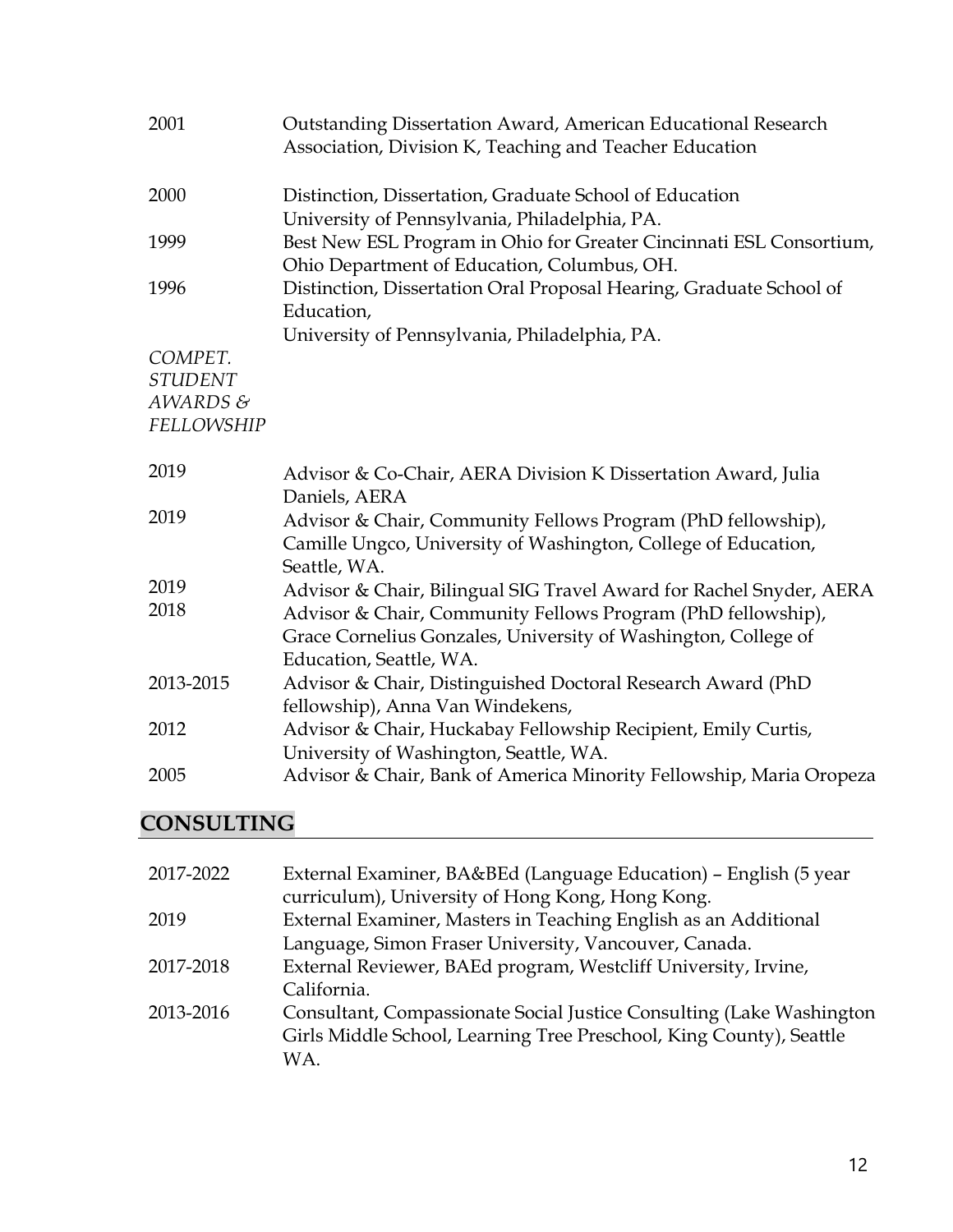| 2015-2016     | ELL Consultant, Washington State Office of Superintendent of Public<br>Instruction, \$500,000, Collaborative Schools for Innovation and Success,<br>Seattle, WA.                   |
|---------------|------------------------------------------------------------------------------------------------------------------------------------------------------------------------------------|
| 2013-2015     | ELL Consultant, Discovery K-12 Grant, National Science Foundation<br>\$750,000, Building Capacity for Science Standards Through Networked<br>Improvement Communities, Seattle, WA. |
| 2013-2015     | ELL Consultant, Race to the Top, U.S. Dept of Education \$440,000                                                                                                                  |
|               | STEM Academy, Seattle, WA.                                                                                                                                                         |
| 2008-2013     | ELL Consultant, Discovery K-12 Grant, National Science Foundation                                                                                                                  |
|               | No. DRL-0822016: \$1,886,684, Tool Systems to Support Progress                                                                                                                     |
|               | Toward Expert-Like Teaching by Early Career Science Educators,                                                                                                                     |
|               | Seattle, WA.                                                                                                                                                                       |
| $2004 - 2005$ | Facilitator support, National Board Professional Teaching Standards                                                                                                                |
|               | (NBPTS), University of Washington, Seattle, WA.                                                                                                                                    |
| $2003 - 2004$ | Developer, On-line modules, National Board Professional Teaching                                                                                                                   |
|               | Standards (NBPTS), University of Washington, Seattle, WA.                                                                                                                          |
| $2002 - 2003$ | Facilitator for candidates, National Board Professional Teaching                                                                                                                   |
|               | Standards (NBPTS), University of Washington, Seattle, WA.                                                                                                                          |

# **PAPERS & PRESENTATIONS**

#### INVITED PRESENTATIONS

- Varghese, M. (2019, May). Race, language, and neoliberalism in dual language teacher preparation. Invited panelist. *Supporting teachers to work with culturally, linguistically, and racially diverse students, families, and communities*. University of British Columbia, Vancouver, CA.
- Varghese, M. (2019, May). *Emergent bilinguals' experiences and pathways in a fouryear university setting*. Invited speaker. Frontiers in Higher Education Research Seminar, Office of the Provost, University of Washington, Seattle, WA.
- Varghese, M. (2019, April). Dual language teacher development in Western Washington and Seattle Metro Area. Invited session, *Expanding the Educational Research Agenda for Multilingual Language Learners: An AERA-TESOL Collaborative Symposium*. American Educational Research Association, Toronto, CA.
- Souto-Manning, M., Philip, T., Stillman, J., Anderson, L., Carter Andrews, D., Horn, I. Varghese, M. (2019, April). *Transforming University-Based Teacher Education: Preparing Asset-, Equity-, Justice-Oriented Teachers*. Division K Vice Presidential Session. American Educational Research Association, Toronto, CA.

Varghese, M. (2019, March). Dual language teacher development in Western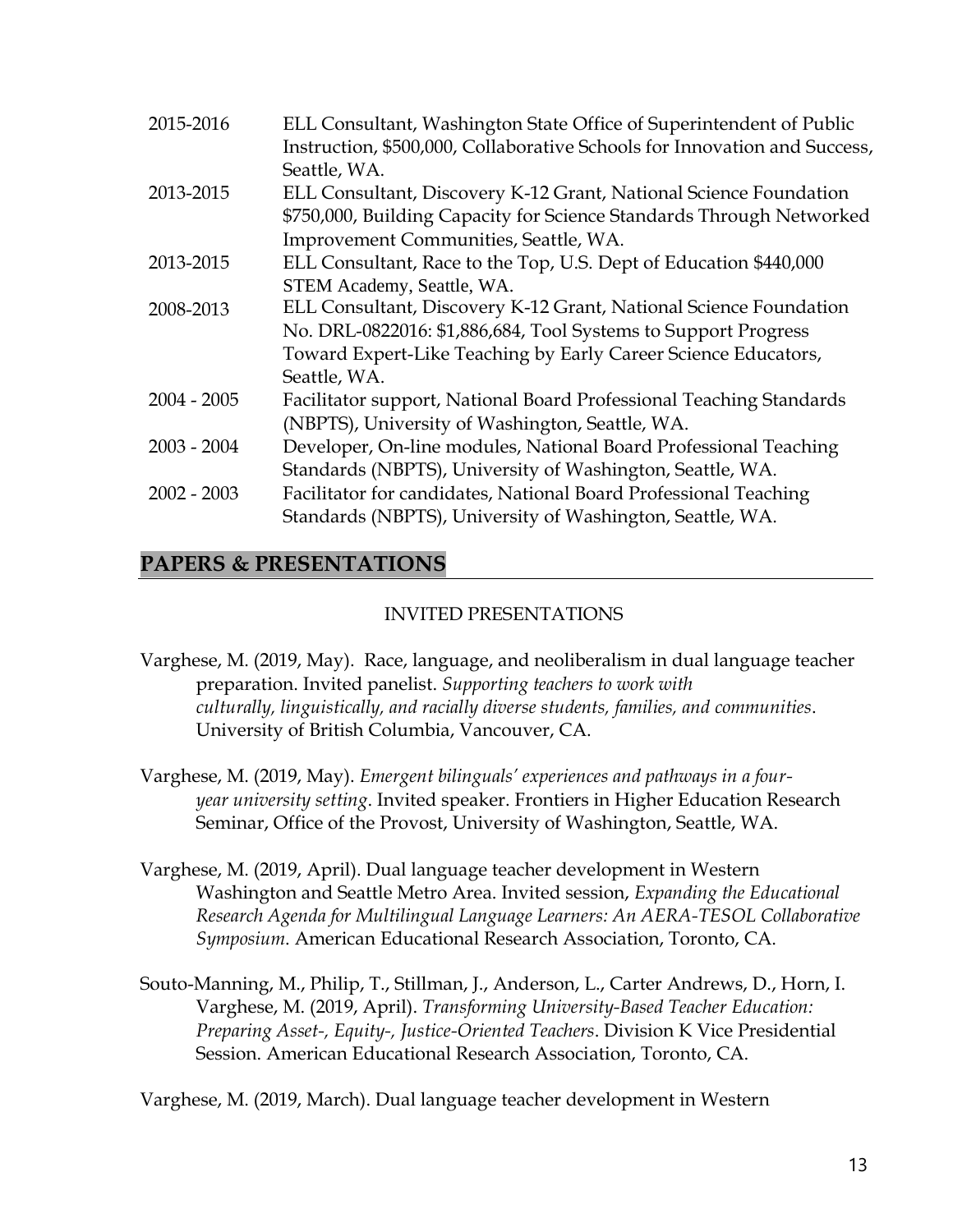Washington and Seattle Metro Area. Invited session, *AERA@TESOL*. TESOL International Convention & English Language Expo, Atlanta, GA.

- Peercy, M. M., Sharkey, J., Baecher, L., Motha, S. & Varghese, M. (2019, March). *A Turn to Self: Illuminating Teacher Educators' Identities and Pedagogies*. Invited Session. TESOL International Convention & English Language Expo, Atlanta, GA.
- Souto-Manning, M., Stillman, J., Anderson, L., Carter Andrews, D., Horn, I., Philip, T. & Varghese, M. (2018, April). Teacher education in the United States: Toward needed transformations. Paper presented as part of Division G Vice Presidential Session, *Troubling hollow commitments to "diversity": Denouncing whiteness as a design feature of teacher education*, American Educational Research Association, New York, NY.
- Varghese, M. (2018, March). *Theoretical frameworks and research methods for studying language teacher identity*. Invited speaker. Paper presented at Hong Kong University, Hong Kong.
- Varghese, M. (2018, March). *The role of language teacher identity in anti-oppressive approaches in language teaching and language teacher education*. Invited speaker. Paper presented at Hong Kong University, Hong Kong.
- Varghese, M. & Daniels, J. (2018, March). *Troubling practice: Teacher subjectivity and practice-based teacher education*. Invited speaker. Paper presented at Reimagining Teacher Education Conference, Hong Kong University, Hong Kong.
- Varghese, M. (2017, October). *Language teacher identity in anti-oppressive language teacher education and language teaching in neoliberal times*. Plenary speaker. Paper presented at 52nd ASOCOPI Annual Conference, Cali, Colombia.
- Varghese, M. (2016, March). *Raciolinguistics and language teacher identity*. Coffee Talks (invited). TESOL International Convention & English Language Expo, Washington, D. C.
- Varghese, M. (2016, March). *What makes language teacher identity critical?* Invited colloquium. Colloquia presented at TESOL International Convention & English Language Expo, Washington, D.C.
- Varghese, M. (2016, April). *English language learners navigating high school and transitioning to four year college*. Invited speaker. Paper presented at Palouse Language and Culture Symposium, University of Idaho, Moscow, ID.

Varghese, M. (2014, June). *College access and readiness for English learners*. Invited speaker.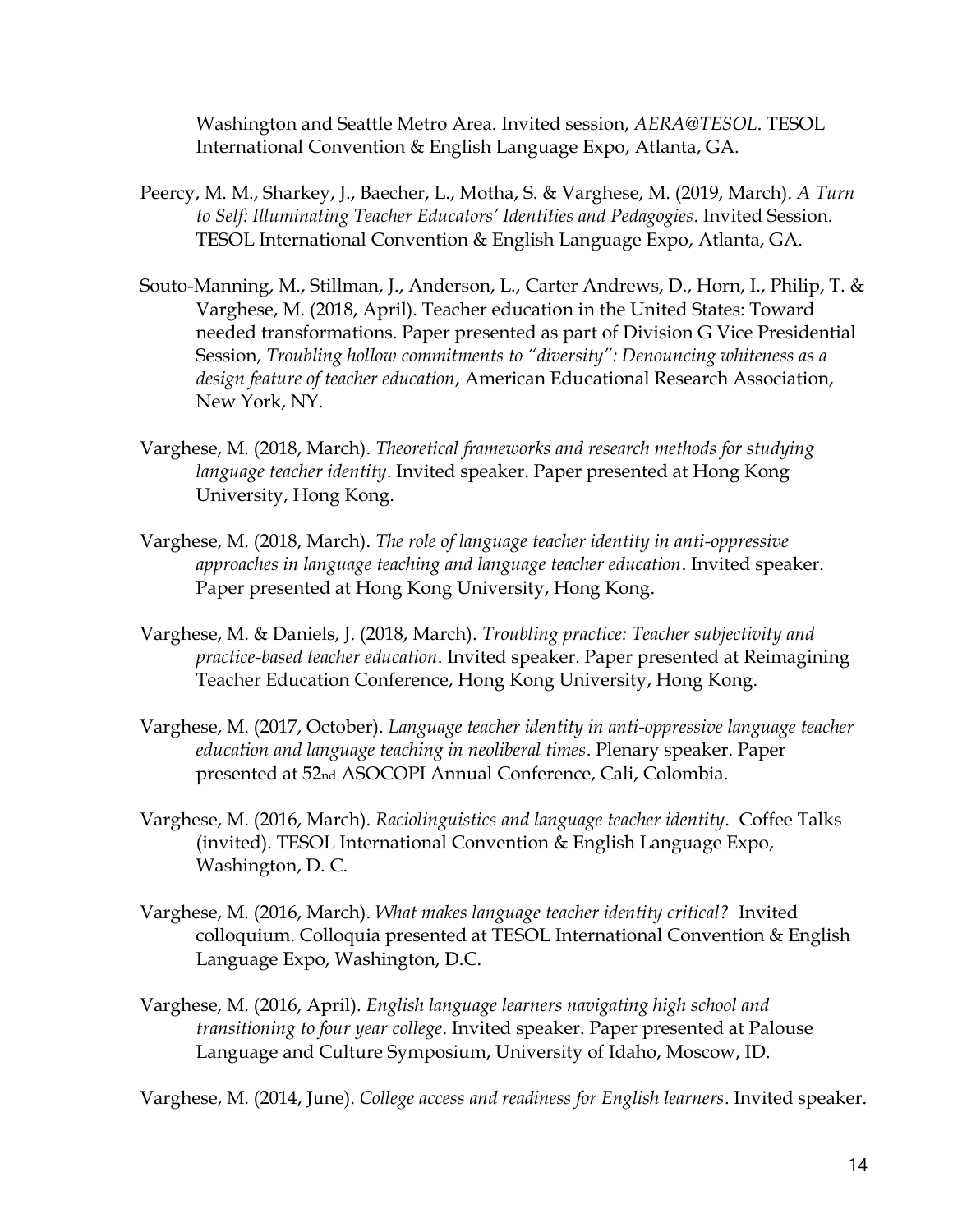Paper presented at GEAR UP EDI Professional Development Summer Institute: The Era of Rising Standards: Improving College Readiness for the 21st Century, University of Washington, Seattle, WA*.* 

- Varghese, M. (2013, June). *Language teacher education and teacher identity: Connecting the dots*. Invited speaker. Paper presented at Wenzao University, Kaohsiung, Taiwan.
- Varghese, M. (2013, June). *Issues and practices for integrating language and content for English learners*. Invited speaker. Paper presented at Wenzao University, Kaohsiung, Taiwan.
- Varghese, M. (2013, March). *Constraints and opportunities in language minority teacher identity and teacher education in the United States*. Invited Speaker. Paper presented at TESOL International Convention & English Language Expo**.**
- Varghese, M. (2013, March). Academic session for Teacher Education Interest Section. Invited speaker. Paper presented at TESOL International Convention & English Language Expo**.**
- Varghese, M. (2012, June). *Teacher education for language minority teachers: Current issues in preparing teachers in the United States* Invited plenary speaker. Paper presented at MOSAIC Centre for Research on Multilingualism, School of Education, University of Birmingham, Birmingham, U.K.
- Varghese, M. (2012, June). *Understanding and improving the pipeline to higher education for English learners*. Invited brown bag. English department, University of Washington, Seattle, WA.
- Varghese, M. (2009, March). *Advocacy for Bilingual/Multilingual Learners*. Invited presenter. Paper presented at TESOL International Convention & English Language Expo Bilingual Education Interest Section, Special Academic Session, Denver, Colorado.
- Varghese, M. (2007, May). *Learning in and out of school in diverse learning environments: Life-long, life-wide, life-deep*. Invited panelist. Paper presented at LIFE Center Invitational Conference, Seattle, WA.
- Varghese, M. (2006, October). *Dilemmas in Language, Culture, and Identity Research.*  Invited panelist. Paper presented at Second Language Research Forum, Seattle, WA.
- Varghese, M. (2003, November). *Multicultural Teacher Education Pedagogy Project*. Invited panelist. Paper presented at National Association for Multicultural Education,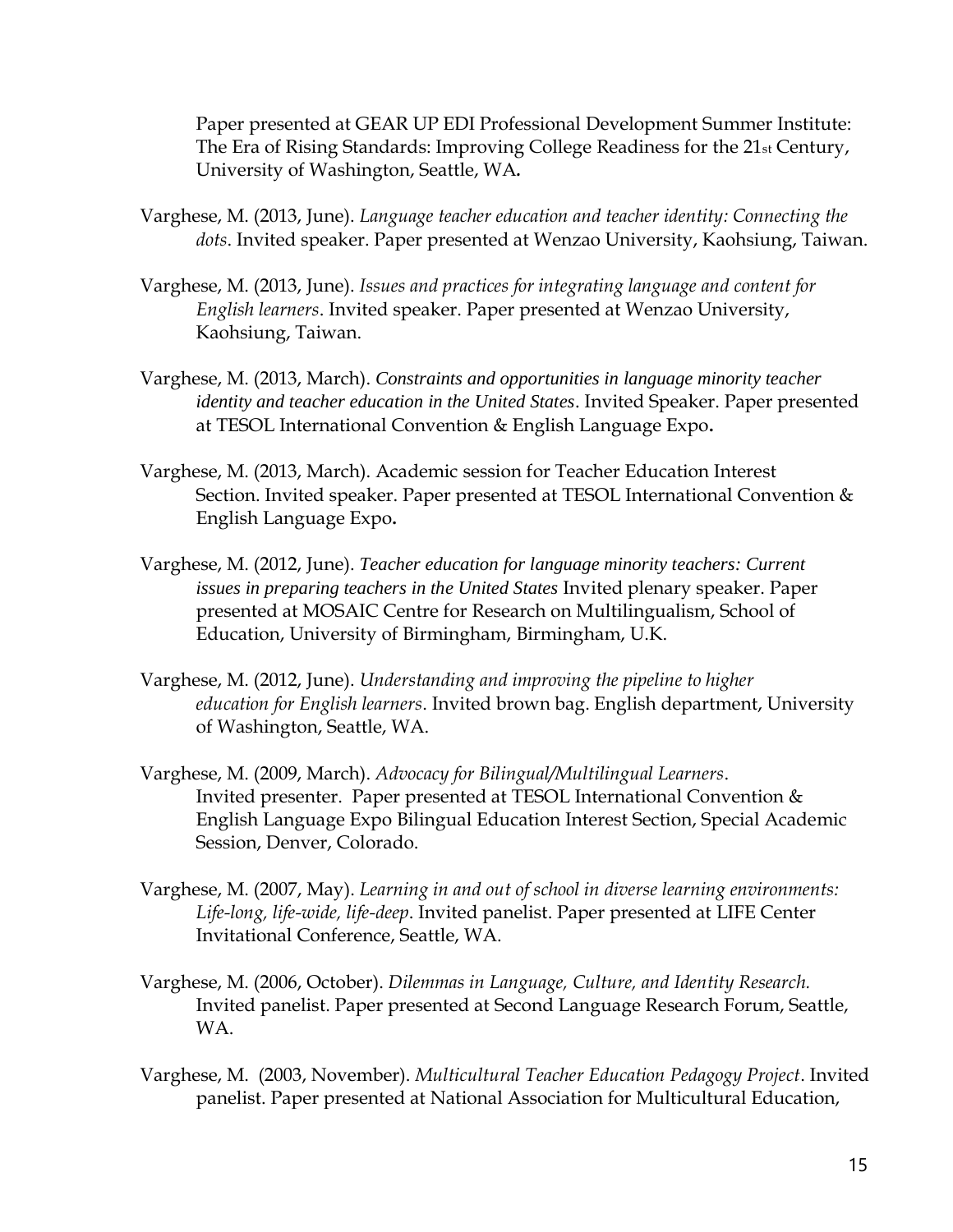Seattle, WA.

#### CONFERENCE PRESENTATIONS

- Varghese, M. (submitted). Linguistic and raciolinguistic ideologies in interviews with bilingual teacher candidates. Paper presented as part of colloquium entitled *Language, identity, and ideology in the research interview: Negotiating roles and reciprocity in dynamic, multilingual contexts*. American Anthropological Association, Vancouver, CA.
- Varghese, M. (2019, April). Recentering race and teacher identity in an elementary teacher education program. Paper presented as part of colloquium entitled *Examining the role of teacher education as identity-forming site: Democratizing our work as teacher educators*. American Educational Research Association, Toronto, CA.
- Varghese, M. (2019, April). "What's in a name?": Language, Identity, and Equity in Teacher Education. Paper presented as part of colloquium entitled *Beyond the Methods Feitsh at 25: Preparing teachers of emergent bilinguals*. American Educational Research Association, Toronto, CA.
- Sanders, E. Van Windekens, A. & Varghese, M. (2019, April). School staff expectations for high school English learners' Math and Science coursetaking. Paper presented as part of colloquium entitled *Re-envisioning English Learner research using state and district data*. American Educational Research Association, Toronto, CA.
- Varghese, M. (2019, March). *Disrupting and re-centering ELL Teachers: Developing critical study abroad programs*. Colloquium presented at TESOL International Convention & English Language Expo, Atlanta, GA.
- Varghese, M. (2019, March). *Decolonizing, re-imagining, and transforming ELT in Latin America*. Discussant. Colloquium presented at TESOL International Convention & English Language Expo, Atlanta, GA.
- Peercy, M. M., Sharkey, J. Baecher, L., Motha, S. & Varghese, M. (2019, March). *A turn to self: Illuminating TESOL teacher educators' identities and pedagogies.* Colloquium presented at TESOL International Convention & English Language Expo, Atlanta, GA.
- Shank, R., Beam-Conroy, T., Varghese, M., Venegas-Weber, P., Ferreyra, P., Snyder, R., Cornell Gonzales, G., & Dabach, D. (October, 2018). *Centering multilingual voices and experiences in monolingual teacher educatio*n. Advancing Equity through Social Justice Conference, Teaching Equity is Central, Ellenburg, WA.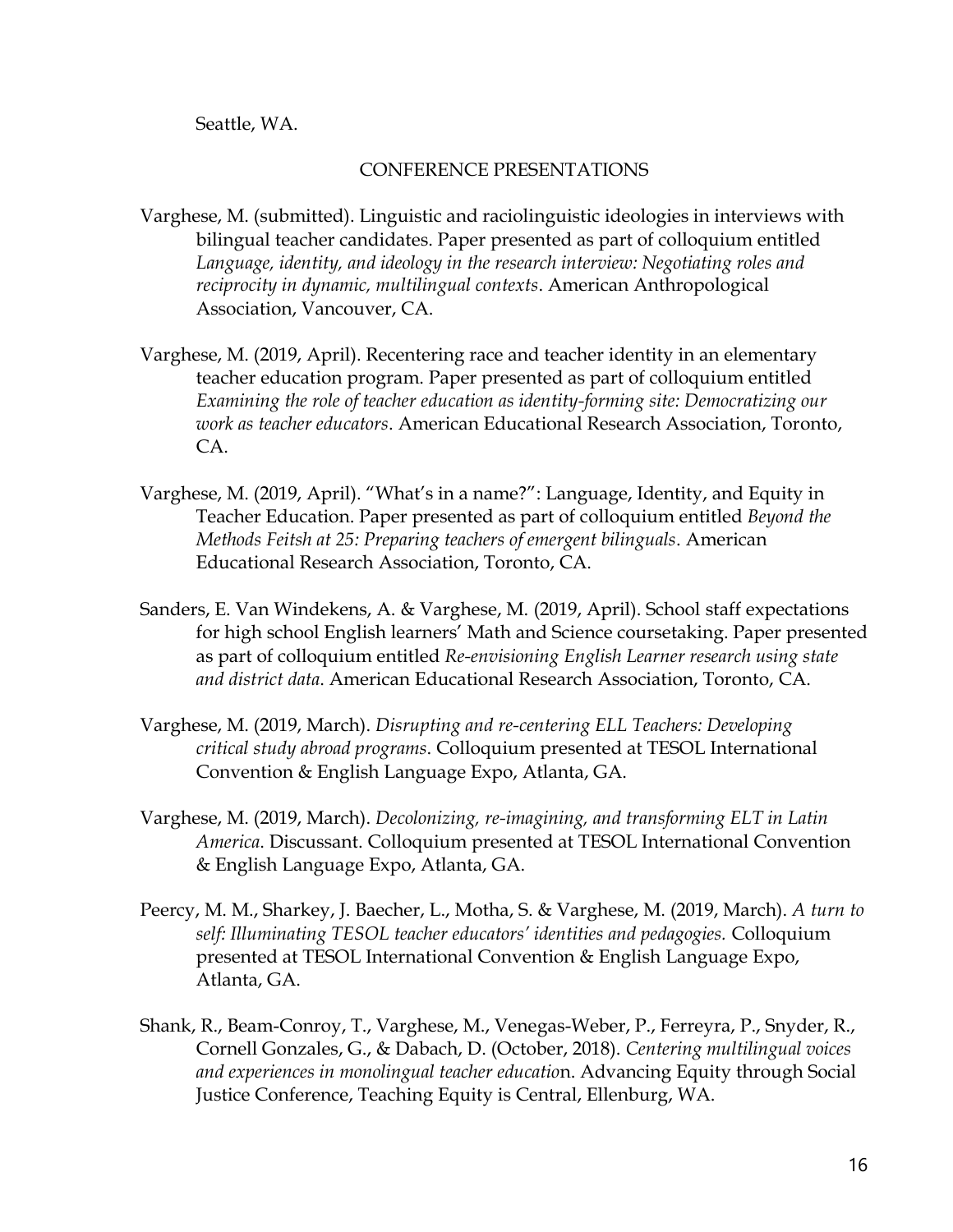- Varghese, M. & Snyder, R. (2018, April). "It's been kind of conflicting: Dual language teachers' figured worlds and agency development. Paper presented as part of colloquium entitled *Teacher agency and "pedagogies of hope" for bilingual learners (in a brave new world)*. American Educational Research Association, New York, NY.
- Varghese, M., Daniels, J., Park, C. (2018, April). Transforming teacher candidates' understandings and experiences of racialization and teaching identities through race-based affinity groups. Paper presented as part of colloquium entitled *Teacher educators creating critical and anti-oppressive alternative spaces within university-based programs* at American Educational Research Association, New York, NY.
- Varghese, M. & Daniels, J. (2018, April). Teacher subjectivity/identity and practicebased teacher education for emergent bilinguals. Paper presented as part of colloquium entitled *The Possibilities of Public Education: Critical perspectives on practice-based teacher education for language minoritized youth* at American Educational Research Association, New York, NY.
- Peercy, M.M., Dubetz, N. & Varghese, M. (2018, March). *Sustaining Dialogues about Practice-Based Teacher Education and English Learners*. Colloquium presented at TESOL International Convention & English Language Expo, Chicago, IL.
- Han, H. & Varghese, M. (2018, March). *Language ideology, Christianity, and Identity: Critical Empirical Examinations of Christian Institutions as Alternative Spaces*. Paper presented at American Association of Applied Linguistics, Chicago, IL.
- Han, H. & Varghese, M. (2017, March). (Discussant and co-organizer). *Critical Perspectives in Evangelical Christianity and English Language Teaching*. Colloquium presented at TESOL International Convention & English Language Expo, Seattle, WA.
- Varghese, M. (2017, March). *Racializing language teacher identity in TESOL*. Paper presented as part of colloquium entitled Language Teacher Identity: Exploring Old/new Domains and Practices, TESOL International Convention & English Language Expo, Seattle, WA..
- Reeves, J., Park, G., Motha, S., Varghese, M. & Trent, J. (2017, March). *Language teacher identity in (multi) educational contexts*. Colloquium presented at TESOL International Convention & English Language Expo, Seattle, WA.
- Han, H. & Varghese, M. (2017, March). (Discussant and co-organizer). *Intersections of Language and Christianity: Critical Explorations and New Directions*. Colloquium presented at American Association of Applied Linguistics, Portland, OR.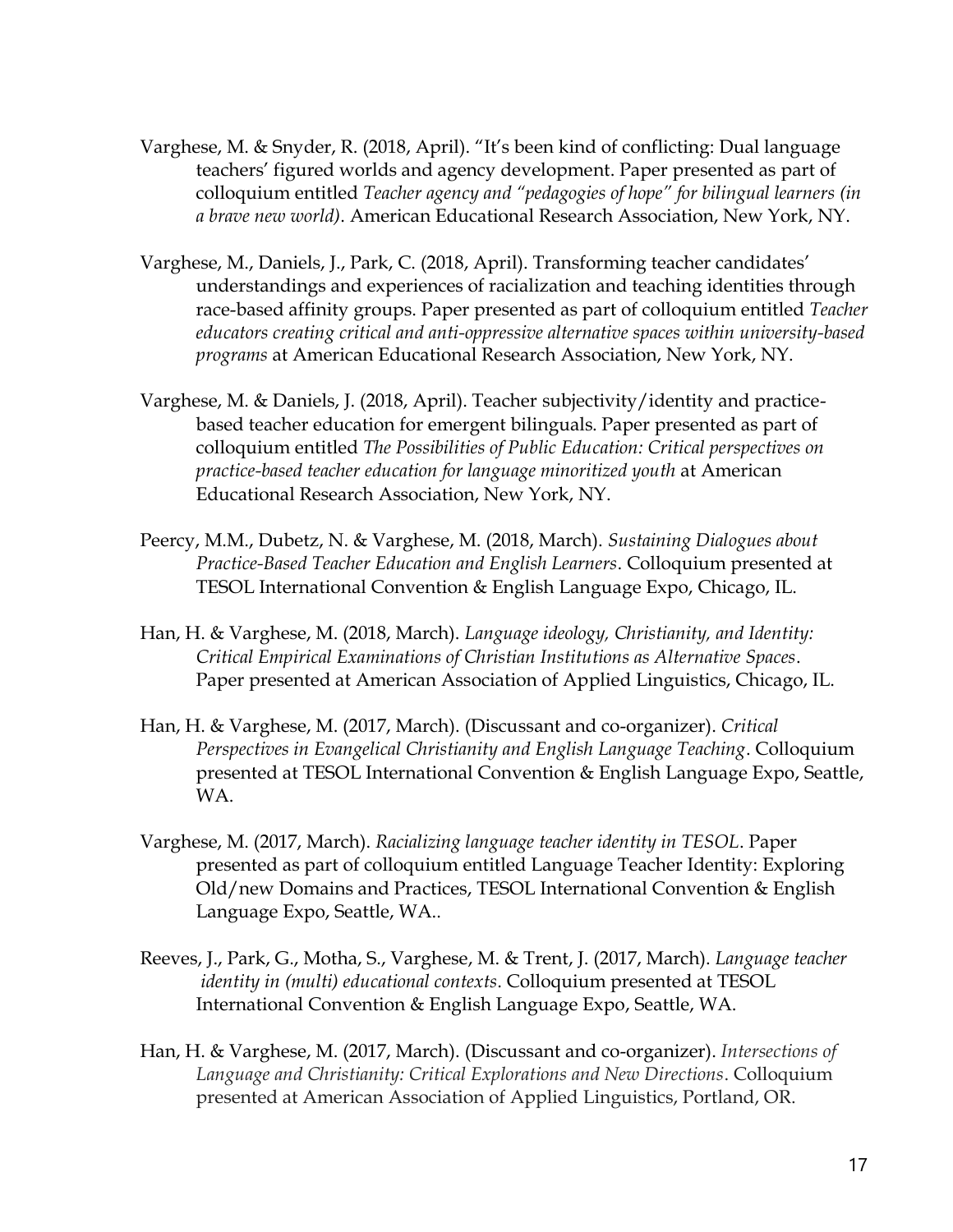- Varghese, M., Windekens, A., Dang, T., Riquelme Sanderson, M., Adkins, N. (2016, December). *Students speak: The college preparatory experiences and perceptions of local English learner and immigrant students*. Paper presented at Washington Educational Research Association/Office of Superintendent of Public Instruction, Seattle, WA.
- Motha, S. & Varghese, M. (2016, November). *Rewriting dominant narratives of the academy: Women faculty of color and identity management*. Paper presented as part of colloquium entitled "We encourage all applicants": How academia works against racial and gender justice. Paper presented at American Educational Studies Association, Seattle. WA.
- Varghese, M. (2016, November). Raciolinguistic ideologies in citizen production in Italy. Paper presented as part of colloquium entitled *Raciolinguistic ideologies: Field-based approaches in the local and the global*. American Anthropological Association, Minneapolis, MN.
- Varghese, M. (2016, April). (Discussant). *Religious institutions as alternative spaces in Applied Linguistics research: Taking stock, and moving forward*. Colloquium presented at American Association of Applied Linguistics, Orlando, FL.
- Varghese, M. (2016, April). (Co-organizer). *Investigating methodological and conceptual understandings of agency in language teacher identity*. Colloquium presented at American Association of Applied Linguistics, Orlando, FL.
- Varghese, M. (Chair). (2016, April). *The value of teacher identity as a conceptual tool for understanding teacher development and educational equity*. Colloquium presented at American Educational Research Association, Washington, D. C.
- Thompson, J. Von Esch, K.S., Richards, J., Van Windekens, A., Lohwasser, K. & Varghese, M. (2016, April). *Opening spaces for inquiry and noticing language: Negotiating Tools and EL/Science Teaching Practices*. Paper presented at American Educational Research Association, Washington, D. C.
- Varghese, M. & Love, S. (2015, November). Race, language and citizenship in the Italian nation state*.* Paper presented as part of colloquium entitled *The National as Global, the Global as National: Citizenship Education in the Context of Migration and Globalization*. Association of American Anthropology, Denver, CO.

Varghese, M. (2015, March). Critical perspectives on theorizing language teacher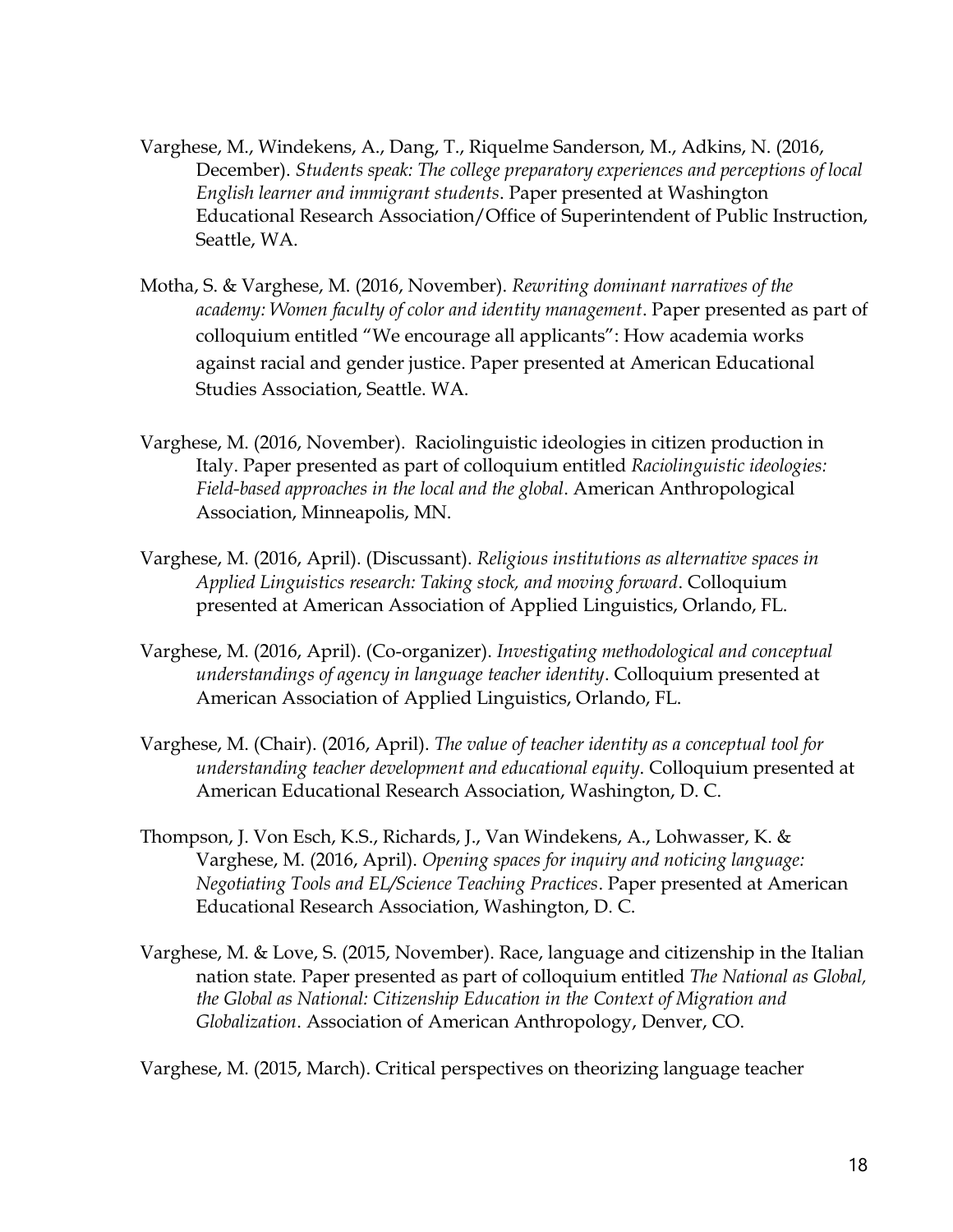identity. Paper presented as part of colloquium entitled, *Advancing the Teacher Identity Research Agenda: Theoretical and Methodological Innovations*. American Association of Applied Linguistics, Toronto, CA.

- Varghese, M. (2013, December). Paper presented as part of colloquium entitled, *New Research in Postsecondary Access, Readiness and Success: Informing Policies and Programs for Historically Underserved Students*. Washington Educational Research Association, Seattle, WA.
- Varghese, M. (2013, April). The heterogeneous experiences of English Language Learners navigating high school**.** Paper presented as part of colloquium entitled *Language minority students and transitions to college: Insights from qualitative research*, American Educational Research Association, San Francisco, CA.
- Varghese, M. (2013, March). Getting tenure. Paper presented as part of colloquium entitled *Demystifying academic career paths for nonnative graduate students and scholars*, TESOL International Convention & English Language Expo**,** Dallas, TX.
- Varghese, M. (2012, November). U.S. Spanish dual language programs, globalization, and inequalities in public education. Paper presented as part of colloquium entitled, *The glorification or dorification of Spanish language programming in the U.S.*, Association of American Anthropology, San Francisco, CA.
- Varghese, M. (2012, June). *A linguistic minority students' discursive framing of agency and structure*. Paper presented at 11th Nordic Conference on Bilingualism, Copenhagen, Denmark.
- Varghese, M., Myers, J. & Gaeta, C. (2012, April). *An investigation of factors influencing English Language Learners' selection of post-high-School pathways*. Paper presented at American Educational Research Association, Vancouver, BC.
- Varghese, M. (2012, April). (Discussant). *Race and language learning in multicultural Canada*. Colloquium presented at American Educational Research Association, Vancouver, BC.
- Love, S. & Varghese, M. (2011, April). *The construction and contestation of Italian national identity: Race, language and schooling*. Paper presented at the Intercultural vs. Critical Education conference, Stockholm, Sweden.
- Varghese, M. (2009, April). (Co-organizer). *English language learners and access to higher Education*. Chair: V. Louie. Colloquium presented at American Educational Research Association, San Diego, CA.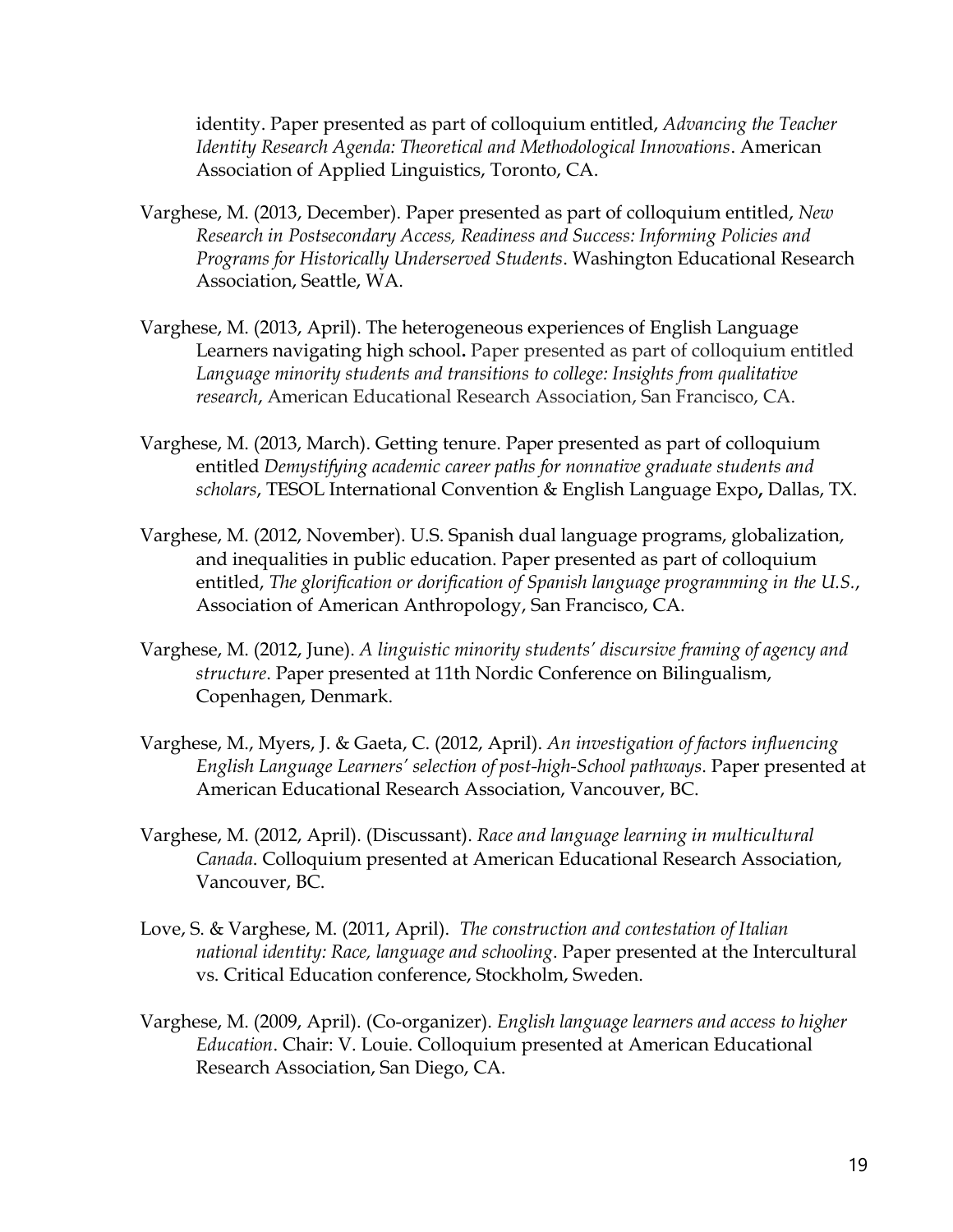- Kanno, Y. & Varghese, M. (2009, April). *Immigrant English Language Learners' access to higher education and individual agency*. Paper presented at American Educational Research Association, San Diego, CA.
- Varghese, M. (2009, April). (Co-organizer). *Social Justice in Elementary Teacher Education Programs:Across Time, Contexts, and Content Areas*. Chair: M. Cochran-Smith. Colloquium presented at American Educational Research Association, San Diego, CA.
- Varghese, M. & Stone, J. (2009, April). *The Evolution of Social Justice in an Elementary Teacher Education Program*. Paper presented at American Educational Research Association, San Diego, CA.
- Stone, J. & Varghese, M. (2009, April). *Rethinking the relationship between social justice and content area learning in teacher education*. Paper presented at American Educational Research Association, San Diego, CA.
- Varghese, M. (2009, March). (Co-organizer). *English language learners and access to higher education*. Colloquium presented at American Association for Applied Linguistics, Denver, CO.
- Kanno, Y. & Varghese, M. (2009, March). *Immigrant English Language Learners' Access to Higher Education and Individual Agency*. Paper presented at American Association for Applied Linguistics, Denver, CO.
- Kanno, Y. & Varghese, M. (2008, March). *Immigrant English language learners' transitions from high school to university*. Paper presented at American Association of Applied Linguistics, Washington, D.C.
- Kanno, Y. & Varghese, M. (2008, March). *The ELL factor in Higher Education*. Paper presented at American Educational Research Association, New York, NY.
- Varghese, M. (2006, June). *Researching and documenting language teacher identities: From structuralist to poststructuralist perspectives*. Colloquium presented at American Association of Applied Linguistics, Montreal, Canada.
- Varghese, M. (2006, April). *Multicultural education in second language education: Furthering dialogue across two academic disciplines*. Colloquium presented at American Educational Research Association, San Francisco, CA.
- Varghese, M. & Johnston, B. (2006, April). *Evangelical Christians and English language teaching*. Paper presented at American Educational Research Association, San Francisco, CA.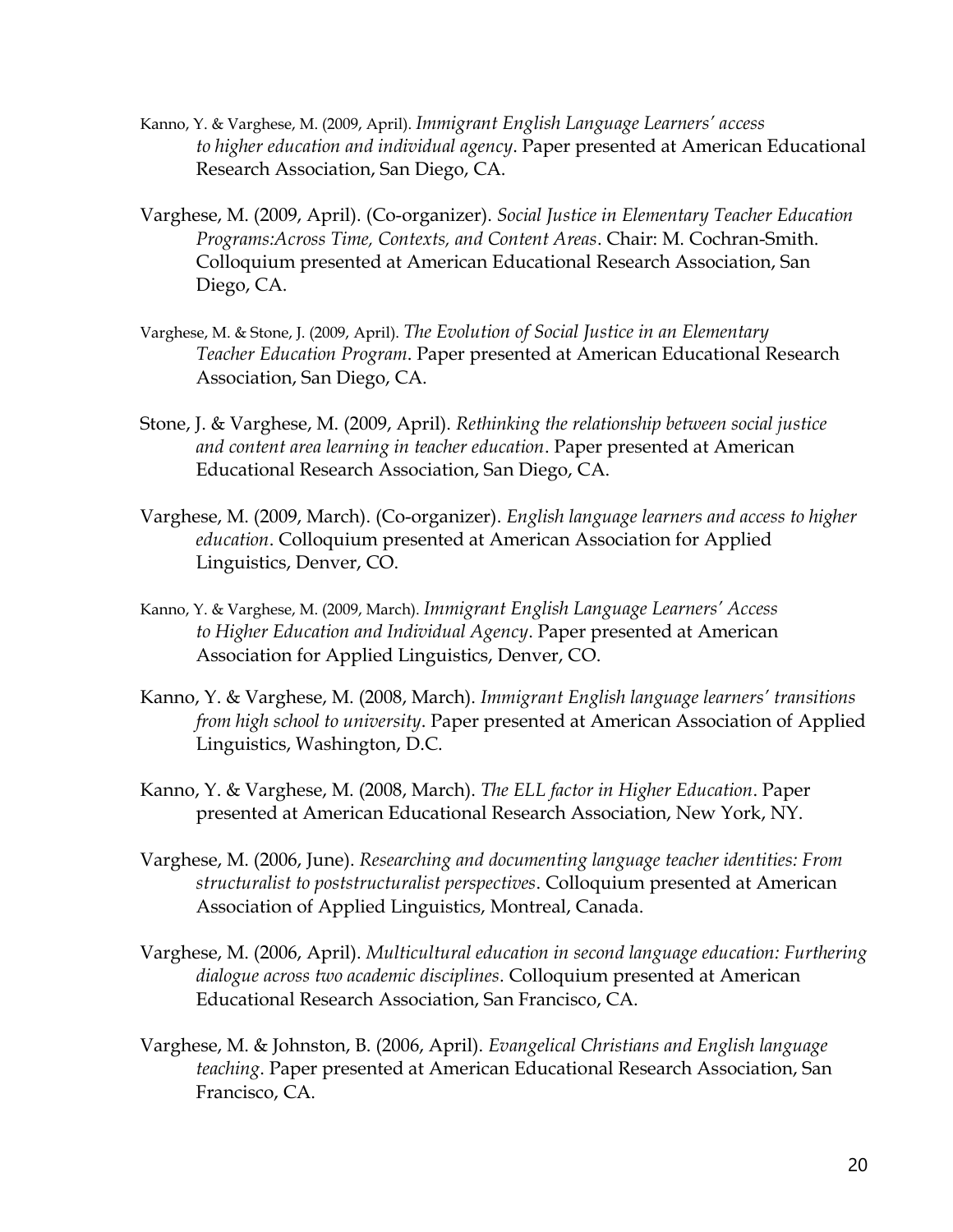- Varghese, M. & Lenges, A. (2006, April). *What matters in preparing teachers for urban, diverse schools?* Symposium presented at American Educational Research Association, San Francisco, CA.
- Varghese, M. & Johnston, B. (2005, July). *The pedagogy of teaching about difference in English language teaching*. Paper presented at Association Internationale de Linguistique Appliquee (AILA), Wisconsin, MA.
- Varghese, M., Stritikus, T. & Park, C. (2005, April). *Los primeros años: The educational experiences of Latino children in a dual language immersion program*. Paper presented at American Educational Research Association, Montreal, Canada.
- Varghese, M. & Morgan, B. (2005, March). *Teaching teachers about race, ethnicity, gender, and sexual identity*. Discussion group presentation presented at TESOL International Convention & English Language Expo, San Antonio, TX.
- Varghese, M. (2005, March) *Asking critical questions about community-oriented research*. Symposium presented at TESOL International Convention & English Language Expo, San Antonio, TX.
- Varghese, M., & Johnston, B. (2004, May). *"Planting seeds": Dilemmas in religious beliefs and English language teaching*. Paper presented at American Association for Applied Linguistics, Portland, OR.
- Varghese, M., Anderson, K., Martin, C., Hamilton, J. & Wollan, A. (2004, March). *Teacher professional development using sheltered instruction*. Paper presented at TESOL International Convention & English Language Expo, Long Beach, CA.
- Johnston, B., & Varghese, M. (2003, May). *Religious values in English Language Teaching*. Colloquium presented at Third International Conference on Language Teacher Education, Minneapolis, MN.
- Cahnmann, M., & Varghese, M. (2003, February). *By any other name: Critical ethnographies of Spanish-English bilingual education*. Paper presented at the 24th Annual Ethnography Forum in Education Research, Philadelphia, PA.
- Johnston, B., Johnson, K., Morgan, B., & Varghese, M. (2002, May). *Teacher identities in language teaching*. Paper presented at the Second International Language Teacher Education Conference, Minneapolis, MN.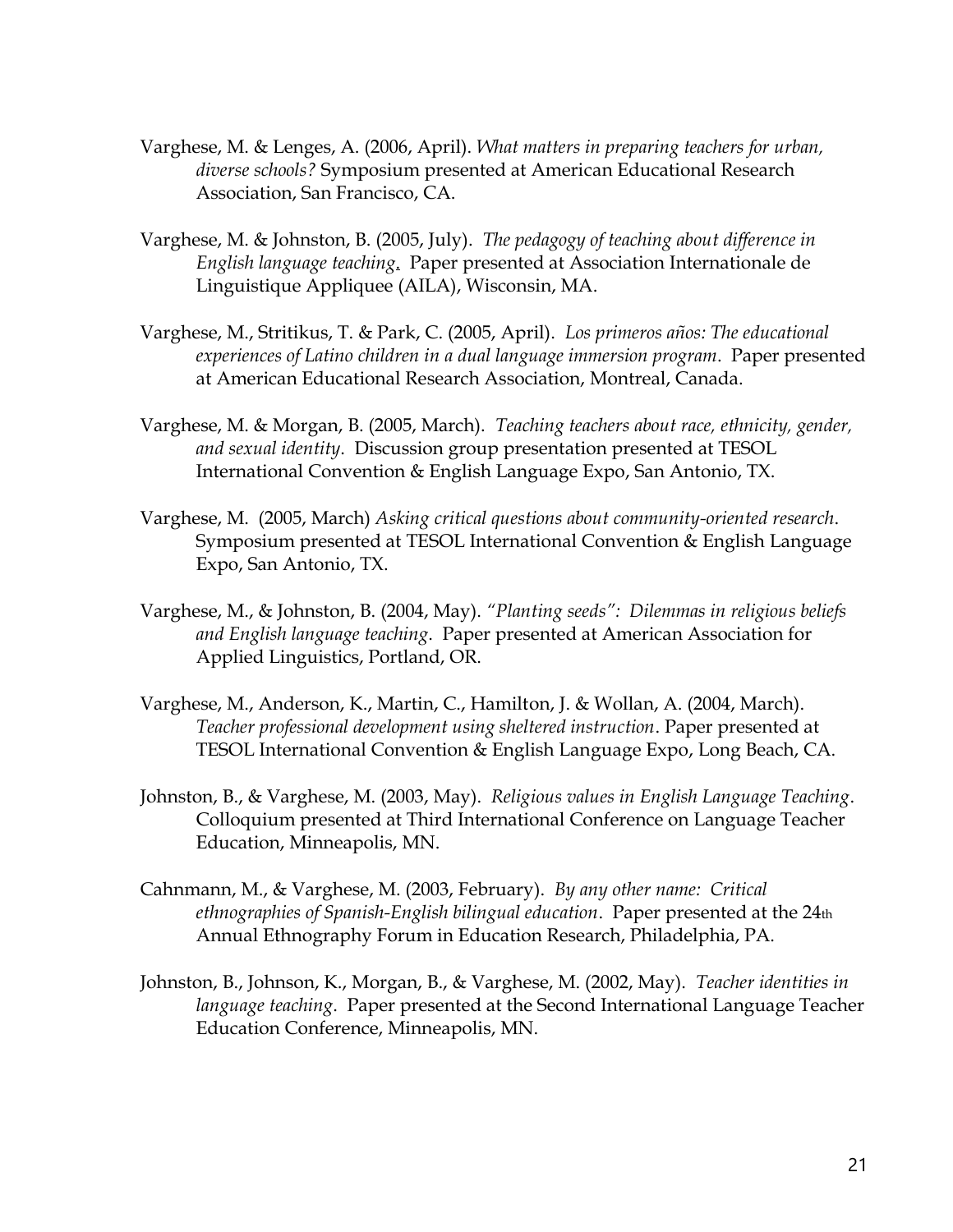- Varghese, M., & Stritikus, T. (2002, April). *Towards a sociocultural perspective of teacher learning*. Paper presented at American Educational Research Association, New Orleans, LO.
- Varghese, M., & Wilberschied, L. (2001, April). *Reconsidering the Expert/Novice Dichotomy in K-12 Mentor-Mentee Relationships*. Paper presented at American Educational Research Association, Seattle, WA.
- Varghese, M. (2001, February). *Applying situated learning to understanding bilingual teacher identities*. Colloquium presented at TESOL International Convention & English Language Expo, St. Louis, MO.
- Varghese, M., Jenkins, S. & Wilberschied, L. (2001, February). *K-12 ESOL teachers learning through action research*. Paper presented at TESOL International Convention & English Language Expo, St. Louis, MO.
- Varghese, M. (2001, February). "*La lengua es el espiritu del alma": Bilingual teachers as language planners*. Paper presented at American Association of Applied Linguistics, St. Louis, MO.
- Varghese, M., Wilberschied, L., Pare, J. & Carlson, C. (1999, October). *Implementing an ESL K-12 summer program: Multiple perspectives on learning*. Paper presented at the meeting of Ohio Teachers of English to Speakers of Other Languages, Columbus, OH.
- Mohamud, A., & Varghese, M. (1999, October). *Grants for Ohio ESL programs*. Paper presented at the meeting of Ohio Teachers of English to Speakers of Other Languages, Columbus, OH.
- Varghese, M. (1999, May). *Content and form in bilingual teacher professional development*. Paper presented at the First International Conference on Language Teacher Education, Minneapolis, MN.
- Varghese, M., & Jenkins, S. (1999, May). *ESL teacher professionalization: Creating and mediating links through a systemic approach*. Paper presented at the First International Conference on Language Teacher Education, Minneapolis, MN.
- Varghese, M. (1999, April). *Ways of learning to be a bilingual teacher and ways of being a bilingual teacher*. Paper presented at American Educational Research Association, Montreal, CA.
- Varghese, M. (1999, April). *Forming and enacting occupational identities: In-service and classroom experiences of bilingual teachers*. Paper presented at American Educational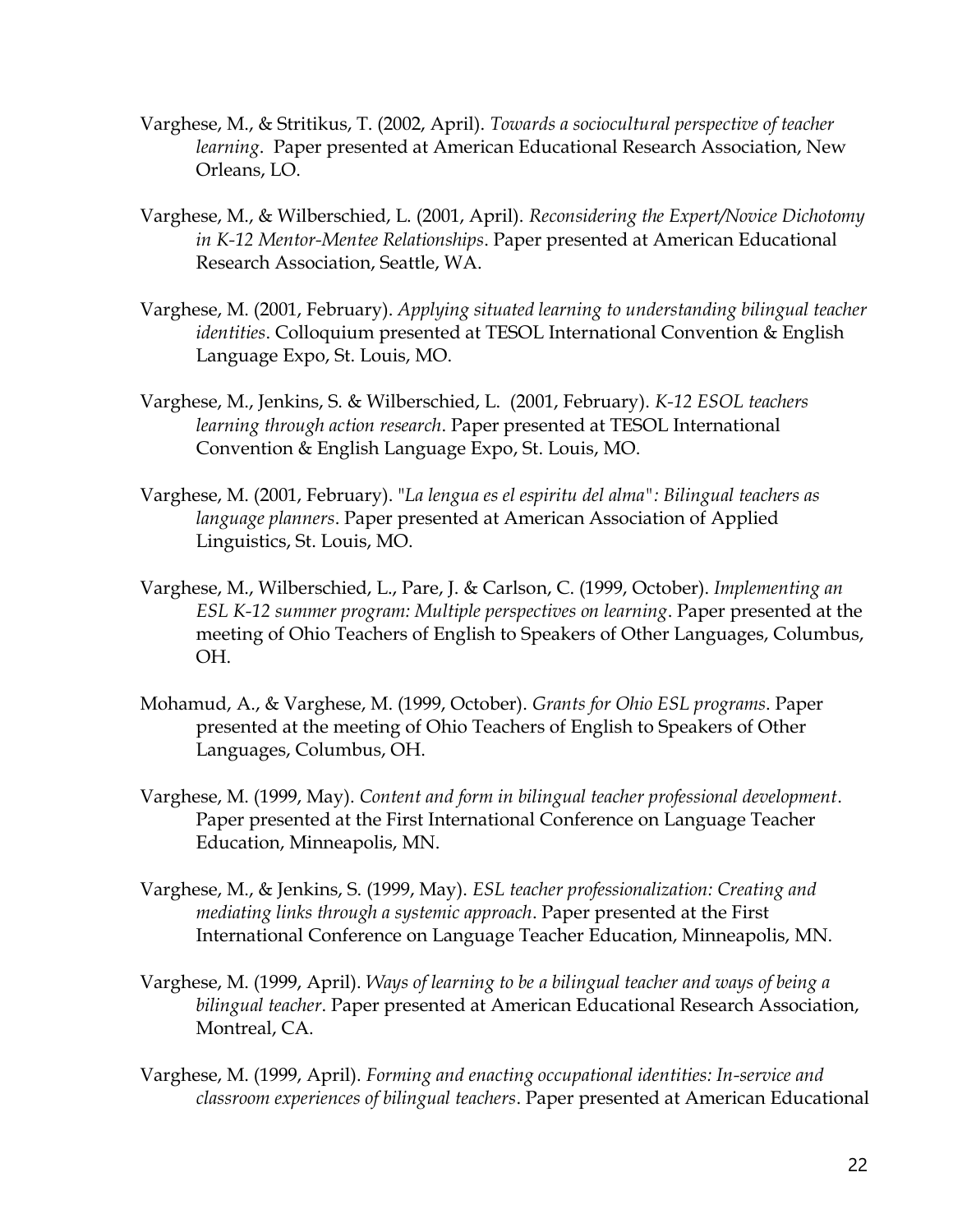Research Association, Montreal, CA.

- Varghese, M. (1999, March). *Language, sociocultural theory, and situated learning: A study of bilingual teachers' professional identity formation*. Paper presented at American Association for Applied Linguistics, Stamford, CT.
- Varghese, M. (1999, January). *The process of bilingual teacher occupational identities: Coconstruction of discourses and contexts*. Paper presented at National Association for Bilingual Education, Denver, CO.
- Varghese, M. (1998, April). *La lengua es el espiritu del alma: Bilingual teacher perspectives in a Puerto Rican community*. Paper presented at Society for Applied Anthropology, San Juan, Puerto Rico.
- Billmyer, K., & Varghese, M. (1997, March). *Enhancing discourse completion tests: Effects and implications*. Paper presented at American Association for Applied Linguistics, Orlando, FL.
- Varghese, M. (1996, October). *My name is Maria Elisabeta: Personal experiences in teacher education*. Paper presented at the meeting of PennTESOL-East, University of West Chester, PA.
- Billmyer, K., & Varghese, M. (1995, March). *Investigating the structure of discourse completion tests*. Paper presented at TESOL International Convention & English Language Expo, Long Beach, CA.

# **PROGRAM DEVELOPMENT, TEACHING & ADVISING**

# PROGRAM DEVELOPMENT

*ESL (English as a Second Language)/ Multilingual Masters and Ph.D. program within Language, Literacy & Culture* 

2001 – present: Co-developer/Co-chair. Masters and Ph.D. courses (Specialized doctoral seminar for doctoral students), pathway, and program for students interested in ESL and Multilingualism in College of Education.

#### *EES (Education, Equity and Society) Intellectual/Interest Group*

2012 – 2016: Co-developer & Co-Lead. Initiated faculty group, year-long colloquium series, and future initiatives within and outside of campus working on issues of equity in College of Education.

*Teacher Education Program & ESL emphasis for practicing and future teachers* 2009-present: ELL Endorsement Summer Program, Elementary Teacher Education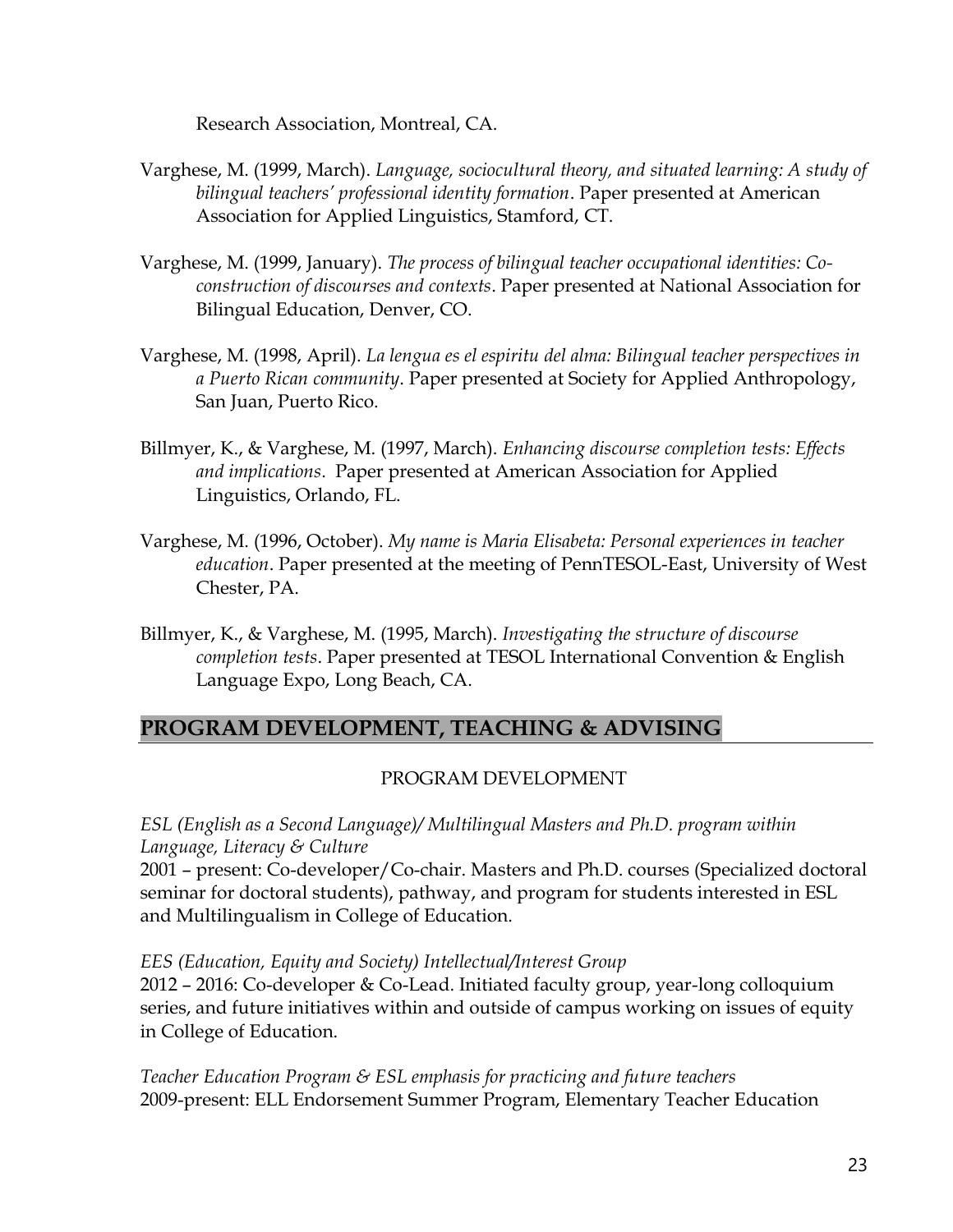Program

2007 – present: Co-developer. ESL overview and courses in Differentiated Instruction Strand for renewal of Elementary Teacher Education Program

2004 – 2006: Co-developed (with T. Stritikus) ESL endorsement program for Bellevue and Kent school districts

2007 – 2010: Co-developer. ESL endorsement classes and pathway to match Washington state competencies for practicing and future teachers

*Undergraduate Education: ECO & Study Abroad Program Director and Co-Director* 2017-present: Developed language and equity 3 course sequence in ECO (available to other COE undergraduate programs)

2015 (Summer): Re-enacting German and American Identities (Berlin, Germany) 2014 (Spring): Youth, Identity and Education in Italy (Rome, Italy)

2012 (Summer): Border(less) destinies: Youth, immigration and education in Italy and Spain (Rome, Italy & Leon, Spain)

2011 (Winter): "Youth Culture/Contemporary Youth: The Making of a New Italy" (Rome, Italy)

2008 (August – September): Immigration, Education & Identity (Rome, Italy)

# COURSES REGULARLY TAUGHT AT UW

EDC&I 359: Second Language Learning in Schools and Communities EDC&I 528: Language, Literacy, and Culture EDTEP 544: Culturally and Linguistically Responsive Teaching (ELTEP) EDC&I 545: Multilingual Socialization and Development EDCI 547: Sociolinguistics and Education EDC&I 505/506: Doctoral Seminar in Cultural and Linguistic Diversity EDC&I 518: Sociocultural Approaches to Language and Literacy

# COURSES TAUGHT IN THE PAST AT UW

EDTEP 544: Differentiated instruction for Elementary Teacher Education

EDTEP 551: Multicultural Teaching for Elementary Students

EDTEP 551: Multicultural Teaching for Secondary Students

EDC&I 453: Teaching the bilingual bicultural student

EDC&I 458: Content-based ESL

EDC&I 457: Methods in ESL

EDC&I 494: Assessment of ELL students

EDC&I 519: Second Language Teacher Education and Identity

EDLPS 598: Seminar for International Graduate Students

# ADVISING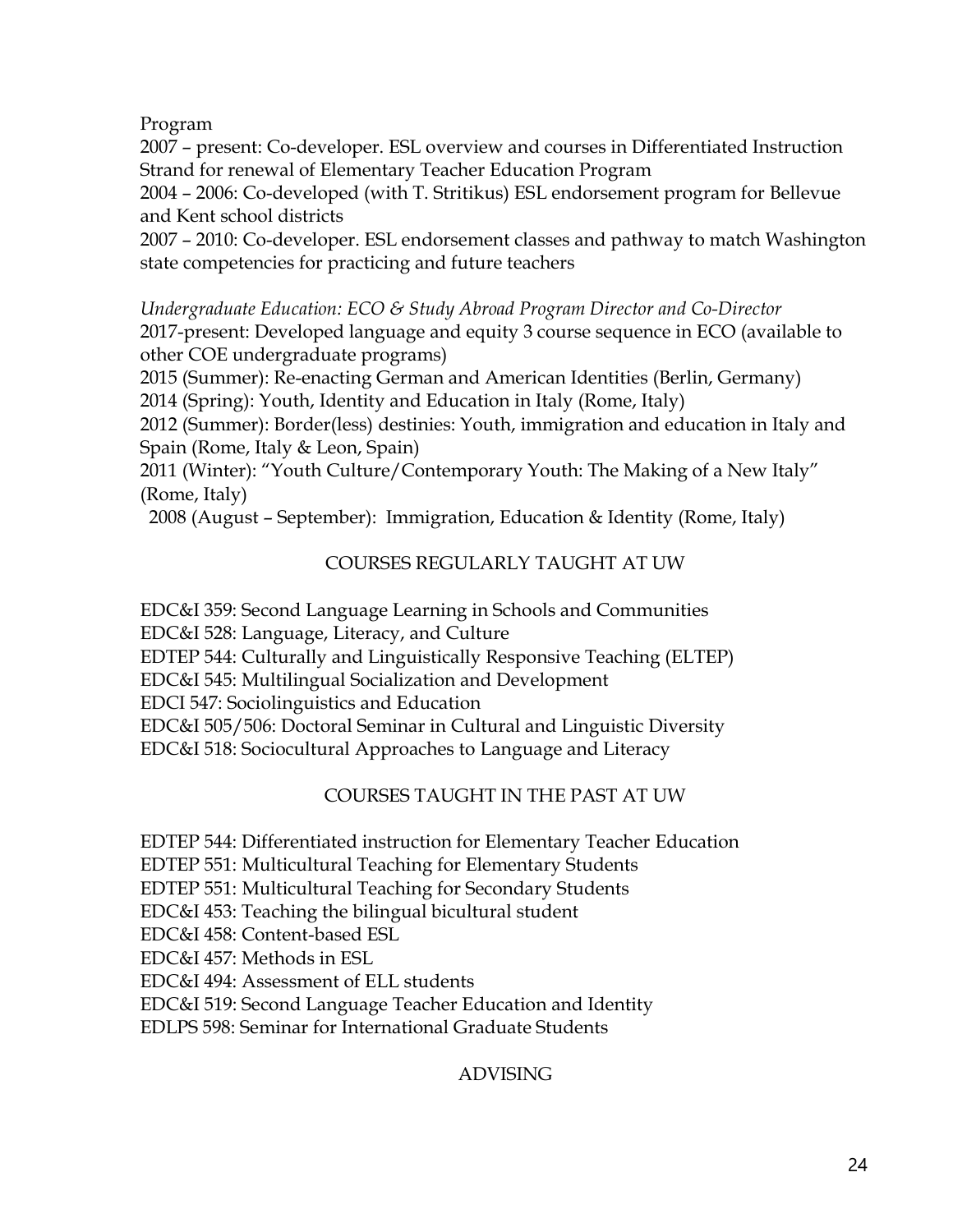#### *Doctoral Student Committees as Chair*

I-Chen Huang, March 2009: "Theorizing Non/Native Dichotomy: Non/native Teachers of English in Secondary ESL Classrooms "

Ellen Kaje, August 2009: "More than just Good Teaching: Two Exemplary Teachers Developing Academic Discourse with Culturally and Linguistically Diverse Learners"

Chung Caryn Park, June 2010 (co-chair): "Teaching and Learning about Racial and Ethnic Diversity in Early Childhood Classrooms"

Amber Bader, March 2011: "The Beliefs and Practices of Foreign Language Teaching Assistants"

Maria Oropeza, August 2011: "Graduating from College: What Does this Capital Allow Latinas to Accomplish: A Multi-Method Study"

Chin-Wen Chien, June 2011: "The Influence of ELL Teachers' Professional Development on Classroom Practice"

Emily Curtis, Dec 2013: "Toward Linguistically Inclusive Teaching: A Curriculum for Teacher Education and a Case Study of Secondary Teachers' Learning"

Shun-Jen Hsiao, June 2014: "Investment and Challenges: ESL Learning among Older Adult Chinese Speaking Immigrants"

Pei Chia Liao,March 2015: "The Professional Legitimacy of Taiwan-educated versus USeducated Taiwanese English teachers"

Jitpicha Jarayapun, June 2015: "Language Teacher Identity Negotiation: A Case Study of a Heritage Thai Language Class in a Thai Buddhist School in the United States"

Rukmini Becerra Lubies, August 2015: "Negotiating a Hybrid Space in the Context of School-Community Partnership: How Teachers and Community Members Become Intercultural and Bilingual Educators"

Cristina Gaeta, March 2016: "Researching Situated Learning as the Development of Practice for College Access Practitioners: A Case Study of the College Access Migrant Program"

Youngmin Seo, June 2017: "Early Bilingual Development: Expanding our Understanding of Family Language Policy in Heritage Language Maintenance"

Julia Daniels:, June 2018: "White Women Teachers and the Possibilities of Harm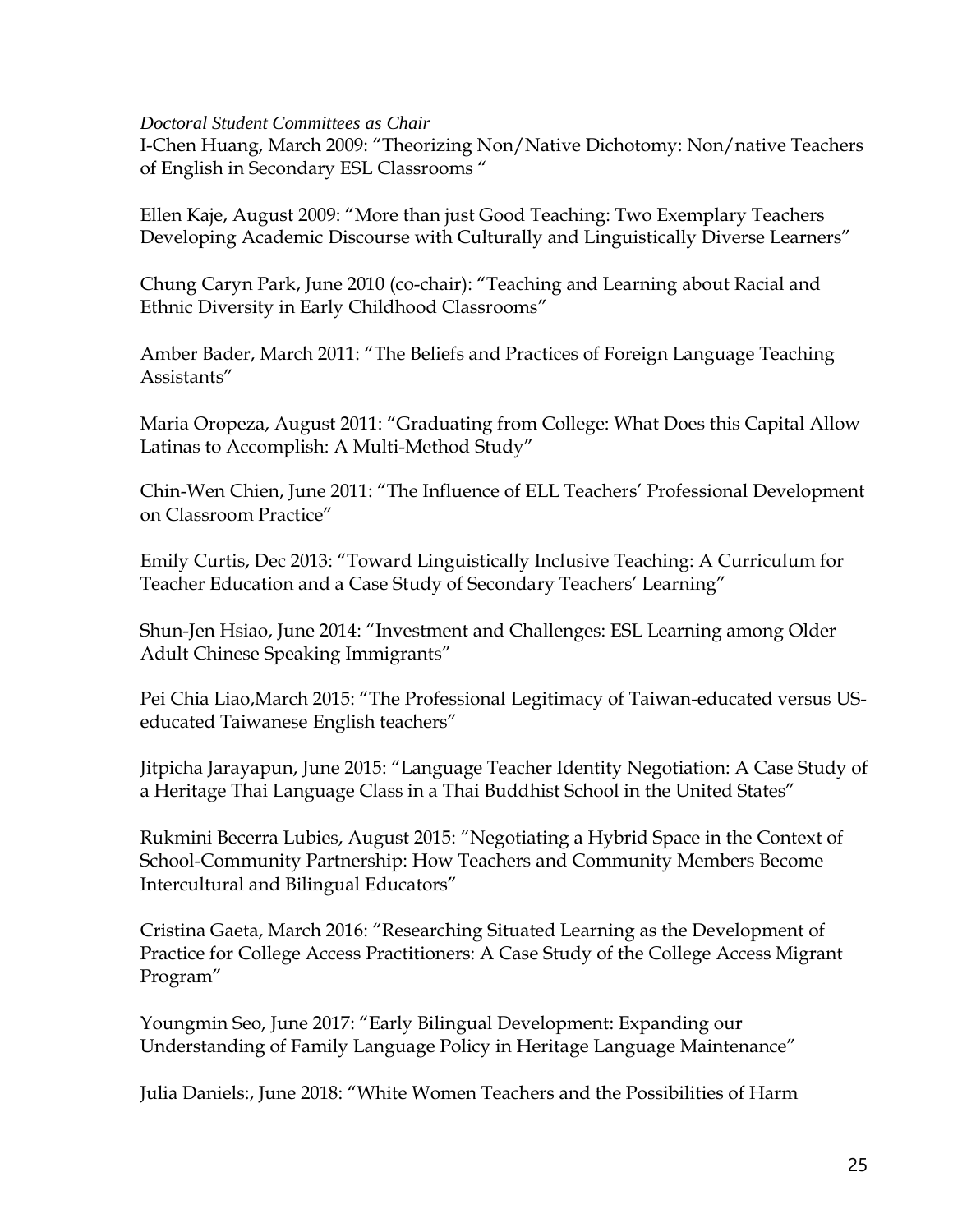Reduction" (AERA K Dissertation Award Winner, 2019)

Nancy Yi-Cline; June 2019: "Learning to Teach Emergent Bilinguals: Mainstream Pre-Service Secondary Teachers in Student Teaching."

Anna Van Windekens, July 2019: "Does reclassification matter? An examination of English learner status and high school science course-taking."

Michel Riquelme; Fall 2019: "Narratives of language teacher educators in Chile: Unveiling their professional identities, agency, and pedagogies"

Tram Dang: Fall 2019: "Cultivating social capital for college success: A case-study of Vietnamese-American students at two-year colleges"

Rachel Snyder: Teacher identities in dual language programs Grace Cornelius Gonzales: Race and dual language teaching Camille Ungco

*Doctoral Student Committees as Member* Graduated, 40; Not graduated, 11; External examiner (graduated), 5

*Masters Student Committees*  Graduated (as chair) 58, Graduated (as member) 42, Not graduated7

# **SERVICE**

# INTERNATIONAL & NATIONAL

*Editorial Board* 2018-present: Second Language Teacher Education 2017-2020: TESOL Quarterly 2017-present: HOWJournal, Colombian Association of Teachers of English 2017- present: Book series entitled "Selected Works of Renowned TESOL Experts" by Shanghai Foreign Language Education Press (SFLEP) 2009-2012; 2013-2016: Anthropology & Education Quarterly

*Journal manuscript reviewer*

American Educational Research Journal (AERJ), Language Policy, Modern Language Journal, Teaching and Teacher Education, Teaching Education, TESOL Quarterly, International Journal of Bilingual Education and Bilingualism, Applied Linguistics, Research in the Teaching of English, Issues in Applied Linguistics, Journal of Teacher Education, Comparative Education Review, International Journal of Multicultural Education, Language and Education, Journal of Language, Identity and Education,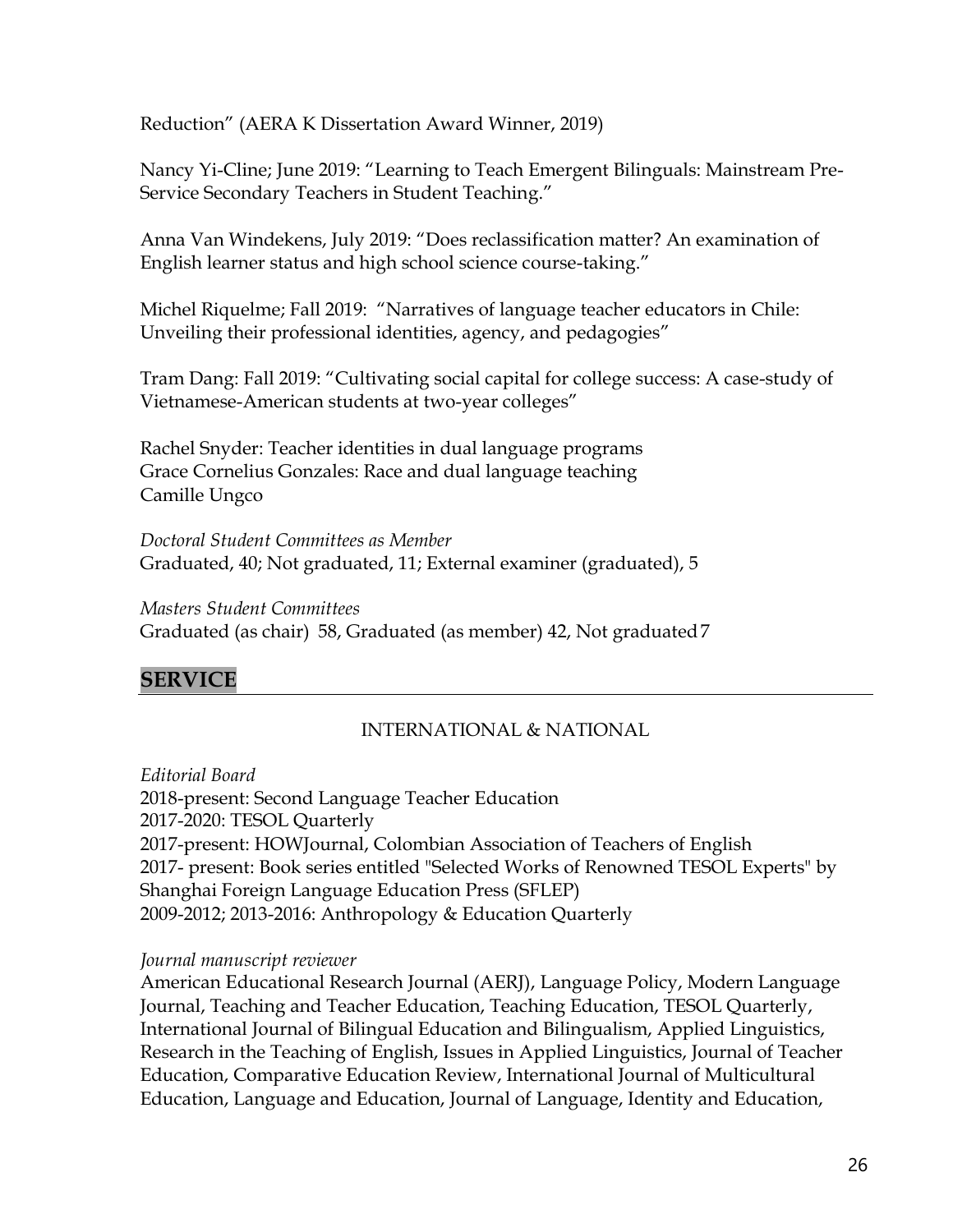Anthropology and Education Quarterly, Critical Inquiry in Language Studies

*Conference reviewer*

American Association of Applied Linguistics, American Educational Research Association, TESOL, International Language Teacher Education Conference

*Academic Press manuscripts and chapters reviewer* Multilingual Matters, Springer, Routledge

*Formal mentoring in professional organizations* AAAL (American Association of Applied Linguistics) AERA, Bilingual SIG AERA, Second Language SIG

*National Committees*

2020-2023: Member, Outreach Award Committee, American Association of Applied **Linguistics** 

2019: Teacher education and beliefs, Strand coordinator, American Association of Applied Linguistics

2019-2020: Chair, AERA Division K Dissertation Award Committee

2019-2020: Co-chair, AERA Second Language SIG Senior Scholar Award Committee 2018-present: 2020 Conference Planning Committee, American Association for Applied **Linguistics** 

2018-2019: AERA Second Language Research SIG Senior Scholar Award,

2017-2018: Ad Hoc Diversity and Equity Committee, American Association for Applied Linguistics

2018: Bilingual Early Career Award Committee

2017: Task Force for Diversity and Equity, American Association for Applied Linguistics

2017: AERA Division K Early Career Award Committee

2012: AERA Division G Mentoring Award Committee

2011: Bilingual Sig (AERA) Dissertation Award Committee

2005-2006: American Association for Applied Linguistics Resolutions Committee

2004-2005: Planning committee, Fourth International Language Teacher Education Conference

# RECENT K-12 SCHOOLS AND COMMUNITY

*Committee and Partnership*

2014-2015: Member, OSPI Seal of Biliteracy Advisory Committee 2011-present: Member, ELL Work Group, Road Map Project

# UNIVERSITY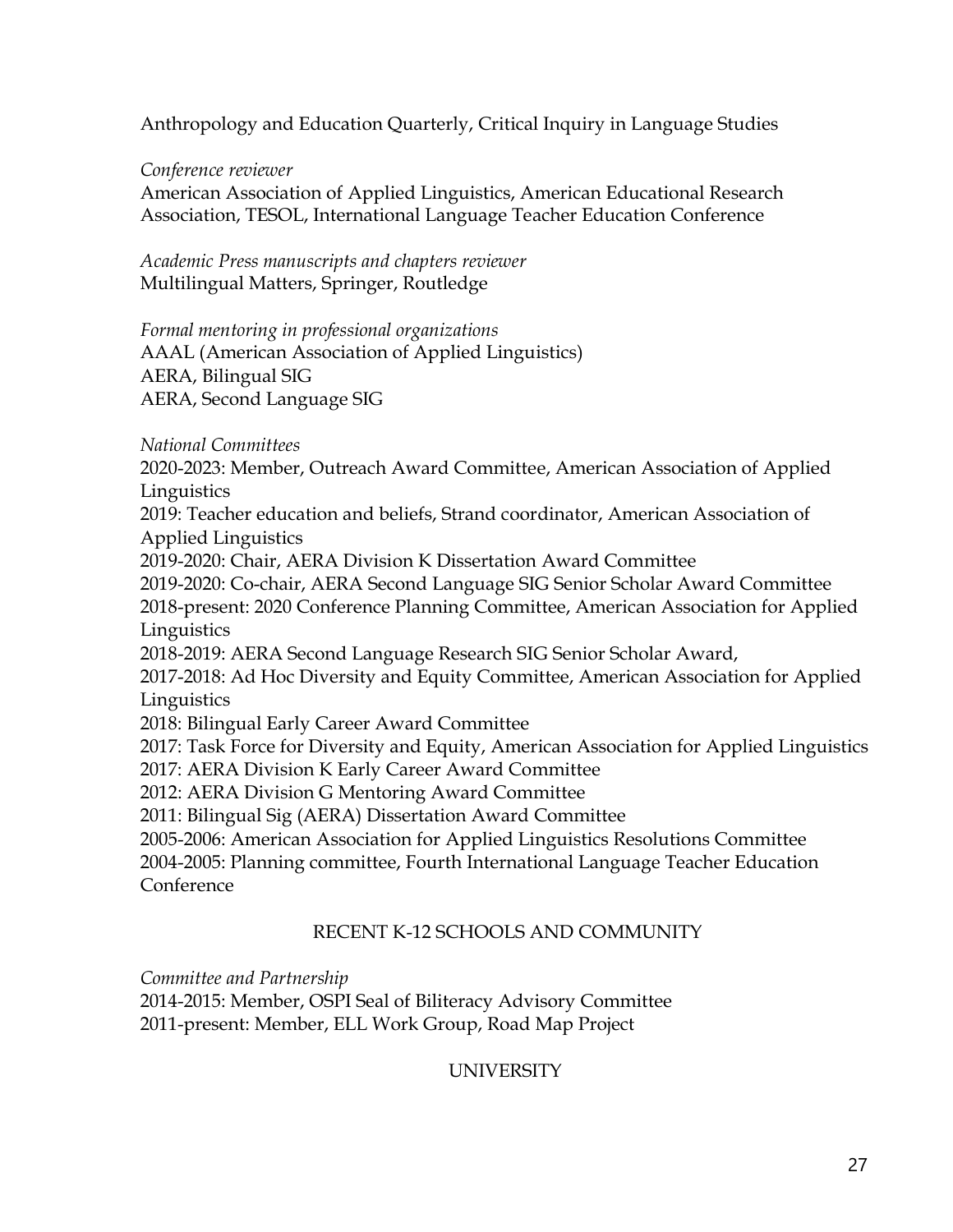#### *Committee/Groups/Partnerships*

Fall 2018- present: Member, Faculty of Color Caucus, University of Washington Fall 2016-Winter 2017: Member, University of Washington Teach-In Committee Winter-Spring 2015: Member, CTL Hiring Committee Winter 2015: Member, FLAS Committee Fall 2013-Spring 2015: Member, Royalty Research Fund, Arts Review Committee Fall 2013- present: University of Washington Language Immersion Committee Fall 2012-Spring 2014: Member, University of Washington Diversity Council Spring, 2013-Fall 2013: Co-facilitator, Tri-campus English learner policy working group Spring 2012: Go! And Fritz Scholarship committee 2010-2011: Mentor, McNair Scholar 2010-2011: Member, Diversity Pedagogy Fellows 2009-present: Royalty Research Fund Reviewer 2009-2010: Member, Focus group for University of Washington, Educational Outreach International Teacher Training Program 2007-present: Member, WIRED (Women Investigating Race, Ethnicity, Diversity) & Research sub-committee (2013-present) 2007-2011: Education, Learning and Society (ELS) Minor Committee 2006-2007: Member, Untenured minority faculty group (CORD) 2004-2005: Member, Faculty/Staff Advisory Board, Graduate Opportunities & Minority Achievement Program in The Graduate School (GOMAP)

# COLLEGE

Spring 2019- present: Mentoring committee, Emily Machado

Fall 2019-Spring 2019: Lead, Language, Literacy and Culture applications

Fall 2018-Spring 2019: Chair, Student Support and Advancement Committee

Fall 2018- present: Chair, Mentoring committee, Maggie Beneke

Spring 2018-Winter 2019: Member, Justice and equity in teacher education search committee

Spring 2017-Winter 2018: Member, Multilingual literacy search committee

Fall 2016-Winter 2017: Member, English language arts search committee

Spring 2016-Fall 2016: Chair, tenure committee, Dafney Dabach

Fall 2015- Spring 2016: Faculty President

Winter 2016-Spring 2016: Member, ELTEP Director Search

Fall 2015-Spring 2016: Member, Lead Team, College Re-Organization Subcommittee

Spring 2015: Faculty Lead, Common book

Fall 2014-Fall 2015: Member, tenure committee, Jennifer Hoffman

Fall 2014-Spring 2015: Faculty Vice President

Fall 2013- Fall 2014: Member, tenure committee, Megan Bang

Fall 2013- Spring 2014: Co-Chair, Student Support and Advancement Committee

Fall 2012- Spring 2016: Member, Faculty Council

2007- :Member, Elementary Teacher Education Program